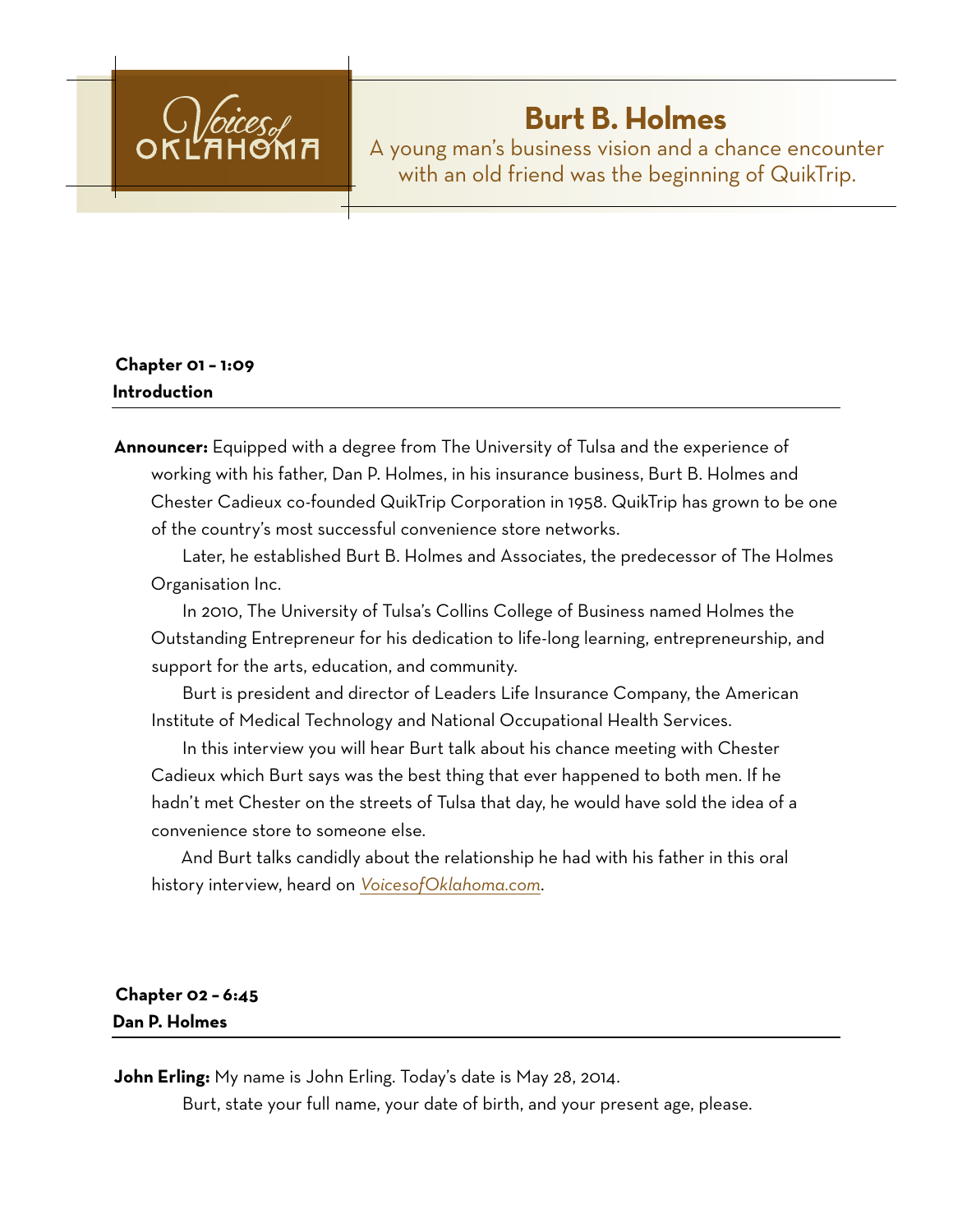**Burt Holmes:** Burt B. Holmes, October 8, 1931, eighty-two. B. – Bonfoey.

- **JE:** What's the significance to that name?
- **BH:** Well, he was a good friend of my dad's, when my dad started in the insurance business back in the '30s. And when I came along, he named me after two insurance men. One was a guy he worked for named Burt Halliburton, and the other was Mr. Bonfoey, who I never knew.
- **JE:** Tell us, where are we recording this interview?
- **BH:** In the offices of the Holmes Organisation, a large general insurance agency in Tulsa.
- **JE:** What—
- **BH:** We're domiciled in what used to be the old Warren Petroleum building. It's now known as International Towers, or something like that. Yeah.
- **JE:** Where were you born?
- **BH:** St. John's Hospital.
- **JE:** Talk about your mother, mother's name, maiden name, and where she was from.
- **BH:** Her name was Alice Margaret Lamburtson. She was from Moline, Illinois. She and her mom moved down here back in the '20s. Yeah.
- **BH:** Met my dad who moved here in 1907, I think, I'm not entirely certain but I think, yeah.
- **JE:** What was your mother's personality like? What was she like?
- **BH:** I never think of it in those terms. She was a very nice woman to be around and I enjoyed being her son, I'll tell you that.
- **JE:** Your father's name?
- **BH:** Dan P. Holmes.
- **JE:** What does the P stand for?
- **BH:** Perkins.
- **JE:** Do you know the significance of that?
- **BH:** No.
- **JE:** He moved here in 19—
- **BH:** Probably right after World War I. They moved here from Fayetteville, Arkansas. He was born in Murfreesboro, Tennessee. They moved to Arkansas and then to Tulsa. His dad owned a small grocery store at 5th and Lewis.
- **JE:** What was the name of that?
- **BH:** It's the Holmes Grocery.
- **JE:** Okay.
- **BH:** And there were a lot of small stores in neighborhoods at that time. They no longer exist.
- **JE:** What was his personality like?
- **BH:** Well, he's very intense and a very highly motivated guy. He graduated from Central High School. His dad offered to give him a car or send him to the University of Tulsa. He took the car. We've always laughed about that.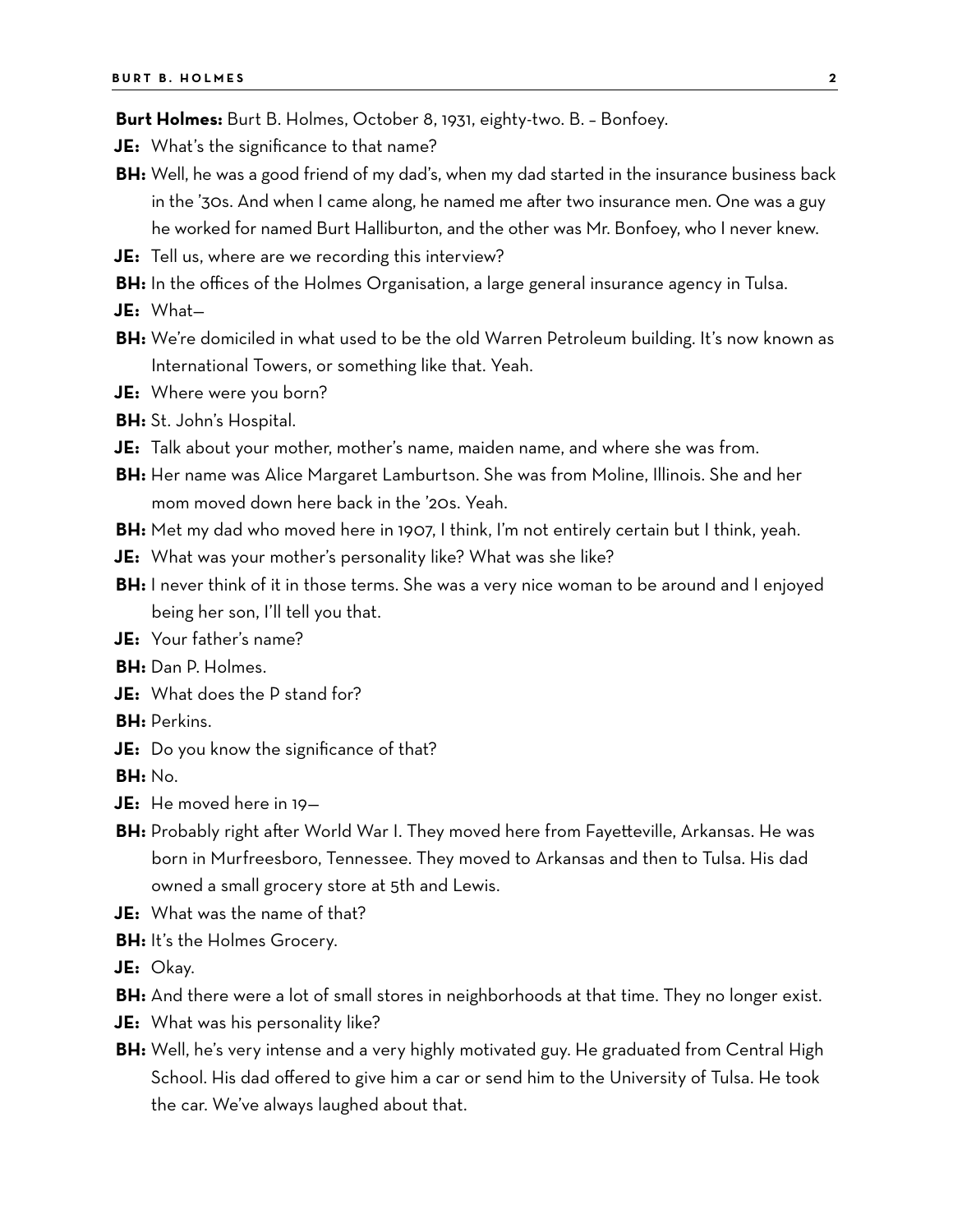- **JE:** How did he get in the insurance business?
- **BH:** He gets out of high school, took the car, started looking for a job, held some jobs with oil companies and this and that, never did a damn at them, hated the work. And somehow, someone referred him to Burt Halliburton, who was apparently looking for a young guy.

He gave my dad a hundred dollars a month and a car to drive. That was in about 1931 or 1932. And about three or four years later, Burt Halliburton jumped out the window at the Hotel Tulsa and killed himself.

So my dad was there, looked after his business for the widow, and after probably four or five years, bought the insurance agency from her.

- **JE:** The Halliburton name, now we hear that—
- **BH:** They're not the Halliburtons of Duncan.

**JE:** Okay.

**BH:** They wished they were.

**JE:** Yeah.

**BH:** No, those are gas and oil related people down there.

**JE:** Right.

- **BH:** This is no relation.
- **JE:** Right. He had Dan P. Holmes—
- **BH:** And Associates. That's correct.
- **JE:** Right.
- **BH:** And I worked for him for ten and a half years.
- **JE:** We remembered his commercials that he did on television.
- **BH:** It's probably the best piece of institutional advertising that's ever happened in Tulsa, in my opinion. And it just happened, it was not planned.

**JE:** Tell us what happened, tell us what it was.

**BH:** Well, Fred Jones was a client of his and they had that radio station. They wanted him to advertise. So he said, "Okay, I will." He would open every one of the newscasts that he was sponsoring with a few words. Highway 33 wasn't much of a road and probably couldn't be much of a road because there was no highway money in the state at that time.

But somehow, before World War II, the University of Tulsa played the University of Arkansas every Thanksgiving afternoon for many years in Skelly Stadium. After World War II, Arkansas says, "We ain't doing that no more. If you want to play us you can play us over in Fayetteville. We'd be happy to play ya."

So everybody in Tulsa that was interested in those things started dragging over there once a year, over that terrible road. He hated that road. You come home on that terrible road, you know. So anyhow, he said, "We need to do something to spruce up that road over there." But he also recognized something that happened after World War II is the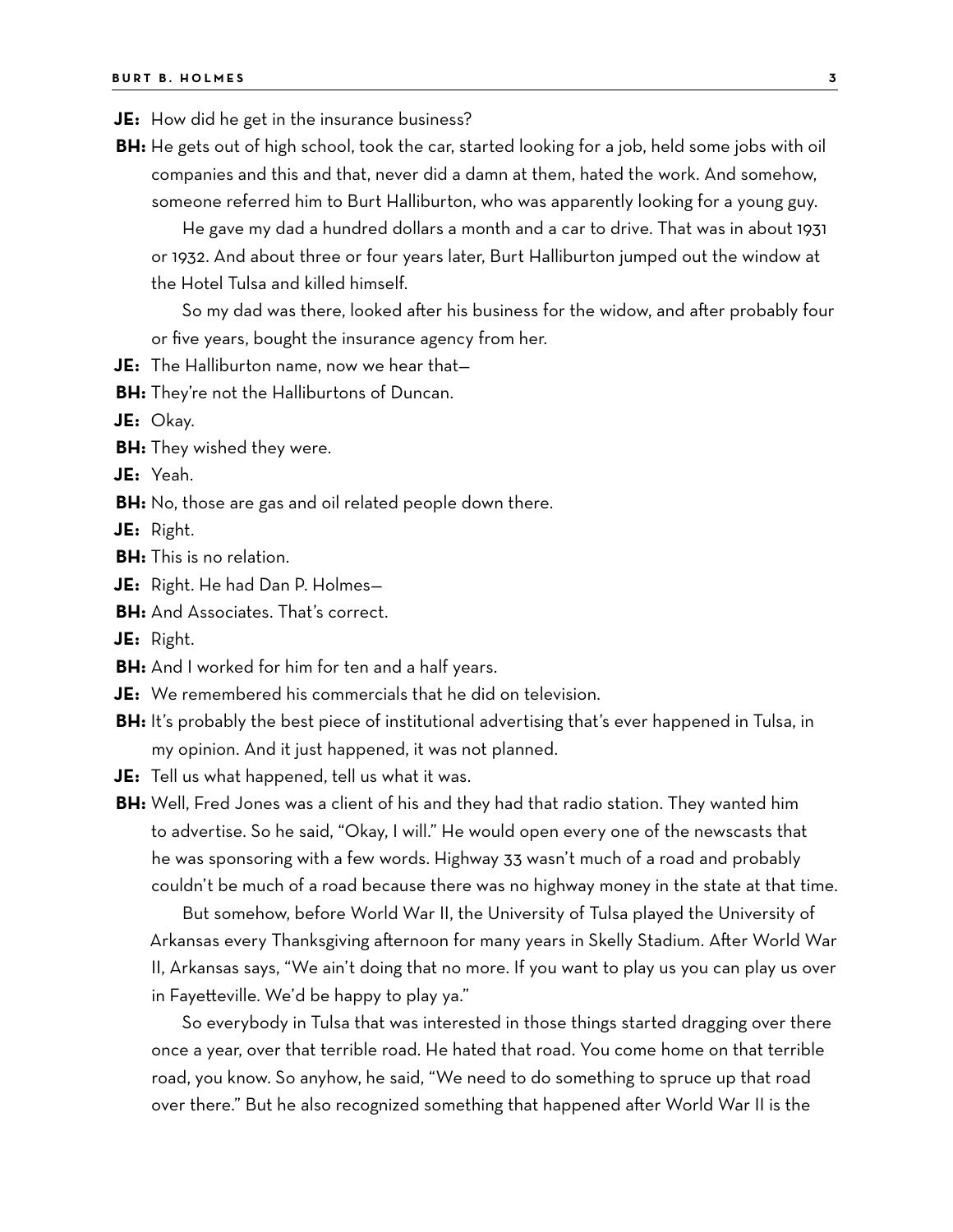economic change in northwestern Arkansas. In 1939, a guy named Peterson put in the first pen of chickens in Decatur, Arkansas. That's in '39, before the World War.

Some other people over in the Springdale-Fayetteville, Arkansas, started the chicken business at that same time. And he recognized that there was industry going in over there and that part of Arkansas, when they went someplace they got on the train, which was only north/south, and it went to Kansas City. That was where they went to do things. Tulsa was a lot closer than Kansas City.

And he said, "If we can just figure out a way to get them over here it will be good for them and good for us. We need to figure out a way so we can do business with them and vice versa."

So he started pushing this Highway 33 thing, talking to people about it. And one night, it just came to him, he was in front of that damn mic, didn't know how to finish, and he said, "And remember Highway 33."

Somehow that caught on, he kept doing it, and he became known as Mr. Highway 33. It was a spectacular piece of institutional advertising. And just by happenstance.

**JE:** And everybody talked about it.

**BH:** Still do.

- **JE:** And still do, right. But then, that became Highway 412.
- **BH:** But before it was changed, Highway 33 was taken to 169, which is Shoto, okay? Henry Bowman dedicated the highway to there. He said, "Dan," he says, "you know, it'll take us another ten or fifteen years to get enough road money to get this darn thing from here to Siloam Springs. It's only forty miles." He said, "I'll tell you what I'll do, I'll just build a turnpike."

And three years later, there was a turnpike there and it just changed the complexion of business in our part of the country.

**JE:** Eh (starting to speak).

- **BH:** Do you realize that for many years 25 percent of the cars in Utica Square Shopping Center on weekends were from Arkansas?
- **JE:** Hmm (thoughtful sound).
- **BH:** That just jumped out at you, what it's done, you know.
- **JE:** They say even Mrs. Walton drove over from Arkansas.

**BH:** Sure.

- **JE:** Sam's wife, to shop at Utica Square.
- **BH:** Oh, sure, oh, sure, oh, sure, oh, sure, yeah.
- **JE:** And now Highway 412 is a beautiful drive. I drove it on Memorial Day weekend— **BH:** Yeah.
- **JE:** …to avoid the other traffic.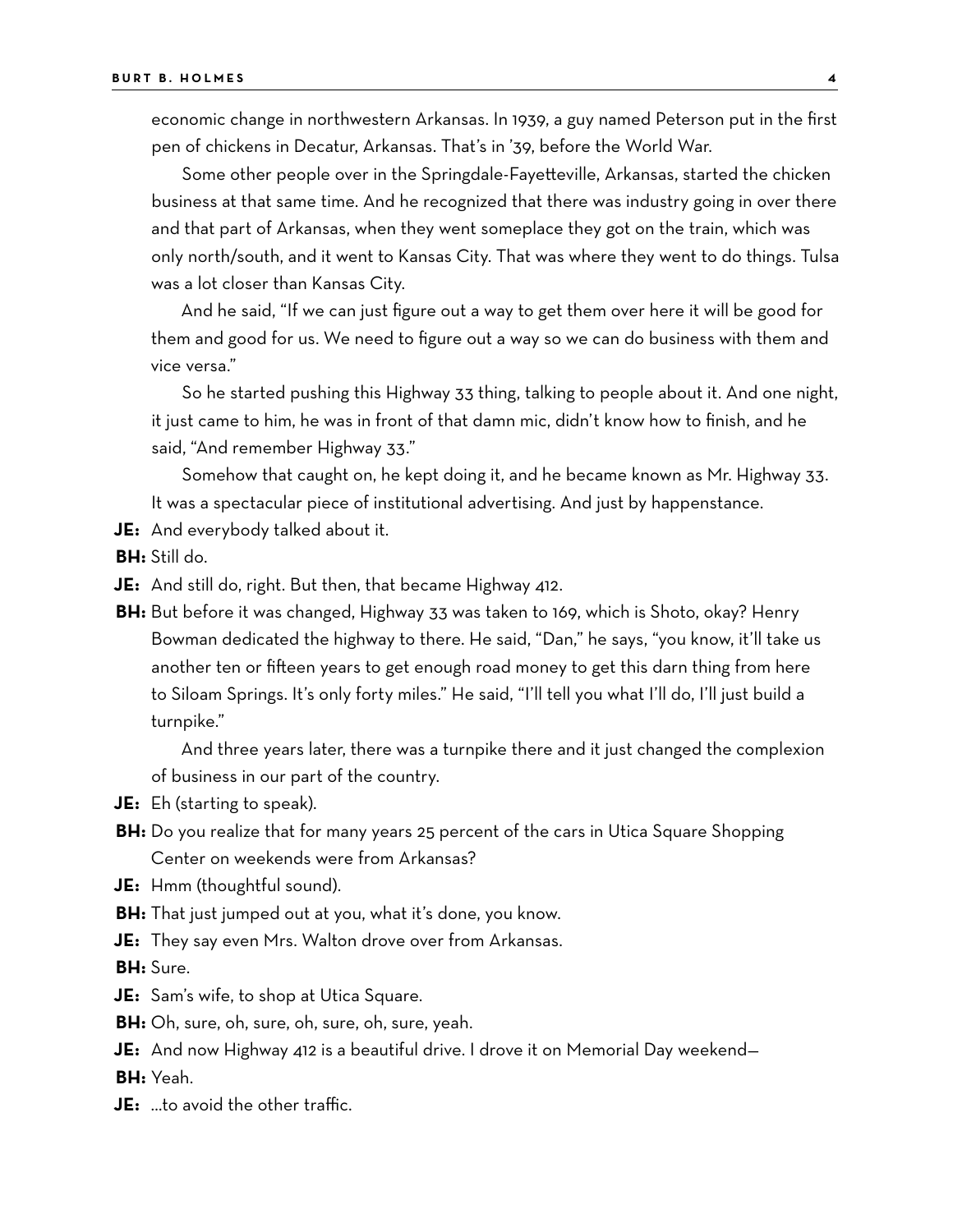**BH:** Yeah.

**JE:** And it all started with Mr. Highway 33.

**BH:** You know, he had a lot to do with it, there is no doubt about that.

Now when we were standing there talking to Henry there were a couple of Amish guys, you know, that went through Inola.

**JE:** Yes, yeah.

**BH:** And I said, "Hey, what do you think about this new highway?"

He said, "Oh, we love it."

I said, "What do you mean?"

He said, "Well, now we can race our buggies and we won't have to contend with any cars."

**JE:** [laughing]

## **Chapter 03 – 3:25 Many Houses**

**John Erling:** Did you have brothers and sisters?

- **Burt Holmes:** I had two brothers, younger. One, two years younger, Dan P. Holmes Jr., he's now deceased. Then I have one named Victor, Vic Holmes, who is still alive. And he's twelve years younger than I.
- **JE:** Did you have any recollection of grandparents that were—

**BH:** Oh, yeah.

- **JE:** Tell us about them.
- **BH:** In the Depression, about the time my dad went into the insurance business, there were no jobs here. And my stepgrandfather couldn't get work, he had worked for the county or somebody and got laid off. Couldn't get any work here. So my dad went over to Arkansas, Decatur, and bought them a log cabin and ten acres that had some vineyards on it, and gave him a pickup truck in Decatur.

So that's where we went every summer. And that was my mom's mom. He was the only guy in town, that town of 350, that had a pickup truck. Everyone else was driving horses and buggies, and so on. When they wanted to sell a pig or something up in Joplin, my grandpa would put it the thing and take care of it for him. Yeah.

- **JE:** What was his name?
- **BH:** His name was Harve McConnell.
- **JE:** So you have fond memories then of, of—

**BH:** Yes I do.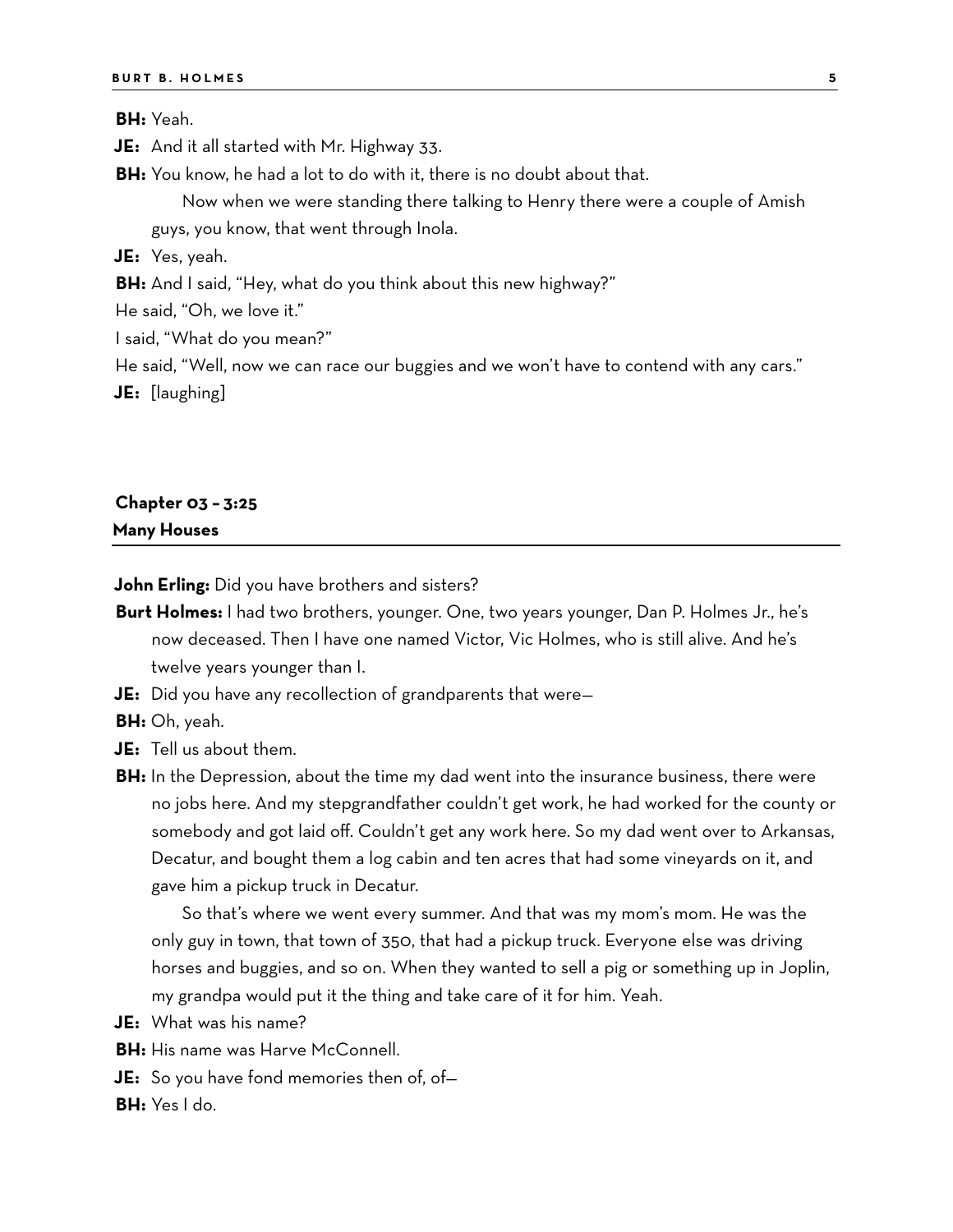- **JE:** What was the first house you remember living in?
- **BH:** It was cattycorner and across the street from the southwest corner of Barner School. And you asked this good question. I've just gone through that this week, finding every house that I lived in. I was born in St. John but went home just across from Barner School on 17th Place.
- **JE:** You said you've gone through every house you've lived in. You moved many times?
- **BH:** You want the list?
- **JE:** [laughing]
- **BH:** I just got the list today. We moved from there a year or two later, down to 19th Street, just from of Yorktown, just a couple blocks south of there. Then around 1940, my dad decided to build a house out on 31st Street, 2500 block East 31st Street. He bought two lots out there, paid six hundred dollars apiece for them. Built a house and we moved out there when I was in the second grade. I lived there clear into college.

Then after I got married in college, we had an apartment out by TU, then a rental house out by TU, and then bought our first house on 26th Place, off of Pittsburgh.

Back then, the average stay for people in a house was seven years. We moved out on 53rd Street, and I said, "Seven years." And then I built a big house out behind Southern Hills. I stayed about nine there, but this seven-year deal was just interesting.

- **JE:** Yeah. But when your dad bought those lots at 31st that was like moving out in the country?
- **BH:** Let me just tell you. You know where George Kaiser lives right now?
- **JE:** Yeah.
- **BH:** That's where I'm talking about. We lived two houses east of there. Two more houses east of there the pavement ended and there was a dirt road to Harvard, okay?
- **JE:** Yeah.
- **BH:** Yeah.
- **JE:** Okay.
- **BH:** Across the street was the woods. We used to hide out there and watch the bootleggers sell and change the stuff between cars.
- **JE:** The first school you attended?
- **BH:** Was Barner. I went there through the beginning of the second grade. I had a series of childhood illnesses starting in September. It lasted six to eight weeks. The doctor advised my mom to keep me out of school that year. So I've been retarded ever since. At least one year retarded, ever since then.

Then, instead of going back to Barner, which my folks thought the class sizes were too big, we went to Elliot.

- **JE:** What was that childhood disease?
- **BH:** Measles, just all that kind of stuff.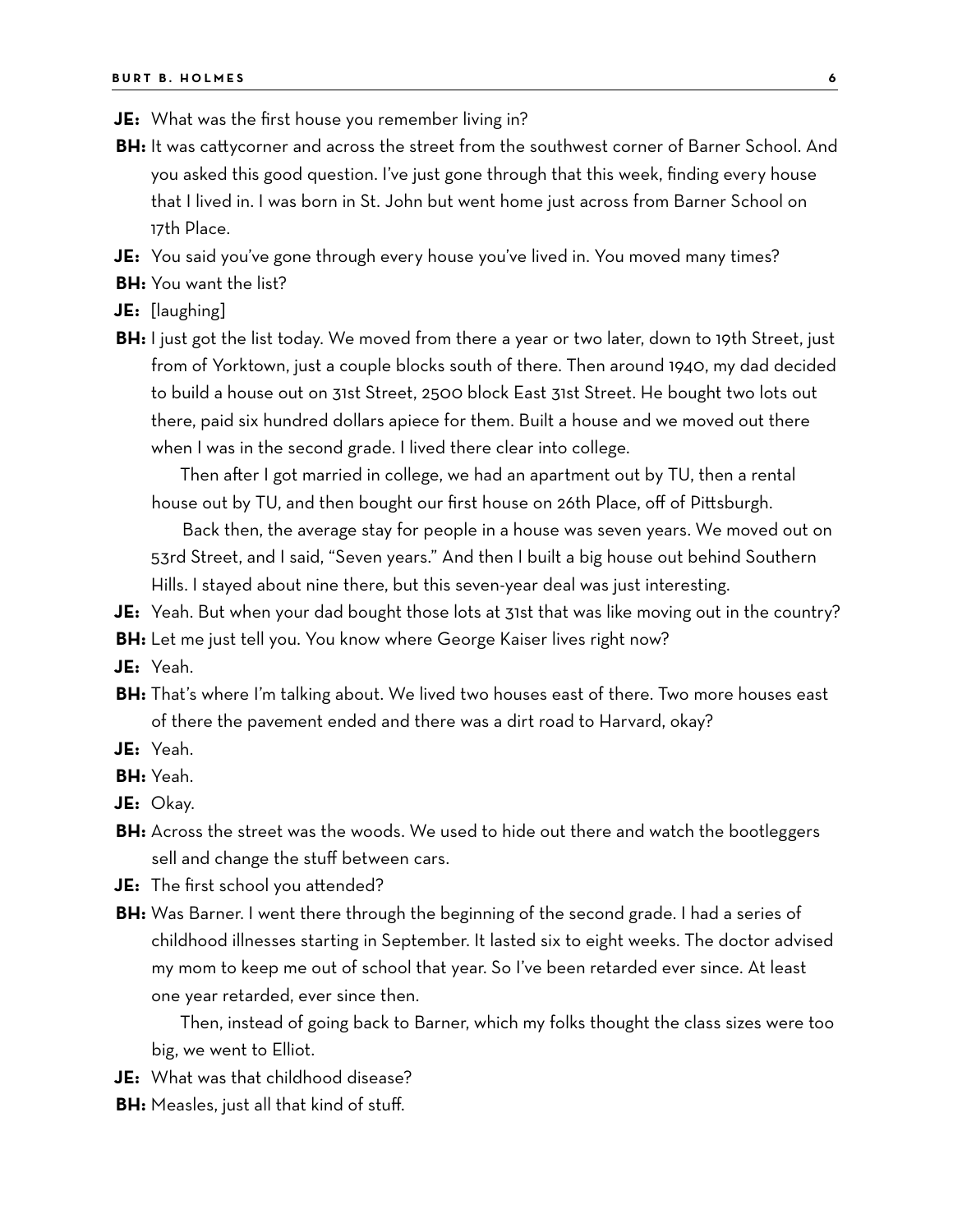**JE:** Okay.

**BH:** Nothing serious. I did have a little bit of pneumonia at that time, but I got over it.

**JE:** Yeah.

| Chapter 04 - 1:43 |  |  |
|-------------------|--|--|
| Polio             |  |  |

**John Erling:** Polio was big, you didn't have polio?

- **Burt Holmes:** Yeah, I've had polio. I had post-polio syndrome, as we sit here, but that was not until I started in junior high school, when the polio hit. And I went to Wilson Junior High School.
- **JE:** Okay, so then we can jump to that time in your life, Wilson.
- **BH:** Um-hmm (affirmative).
- **JE:** Polio was a big thing then.
- **BH:** Um-hmm (affirmative).
- **JE:** The Salk vaccine had not been invented yet.
- **BH:** Wasn't any vaccine.
- **JE:** So tell us about it and how you think you got and how it affected you—
- **BH:** Well, for—I don't know how I got it and no one knows how it was passed on. They would say it was in the swimming pools or you overexerted. There were a variety of ideas, but I got it right after a friend of mine hired me to work at her farm and do some stuff. And I worked my tail off, it was really hot.

The next week, I did come down with it. Now, fortunately, it was a mild case. It only potentially affected my lower right leg. But I limped when I got well, but I wasn't truly well. It never kept me from playing athletics because I played in spite of the fact that I limped. And I got well eventually.

**JE:** How long were you laid up with the polio?

**BH:** I was not laid up in a hospital or anything. I had friends that were, I had friends who died.

- **JE:** They called it infantile paralysis.
- **BH:** Yes, they did. Um-hmm (affirmative).
- **JE:** And many were paralyzed, and so you were considered to be very fortunate.
- **BH:** I was very fortunate. Do you know Bisser Barnett?

**JE:** No.

- **BH:** Who are the people who own the *Tribune*? Or used to own the *Tribune*?
- **JE:** The Joneses.
- **BH:** The Joneses. Her name was Bisser Jones.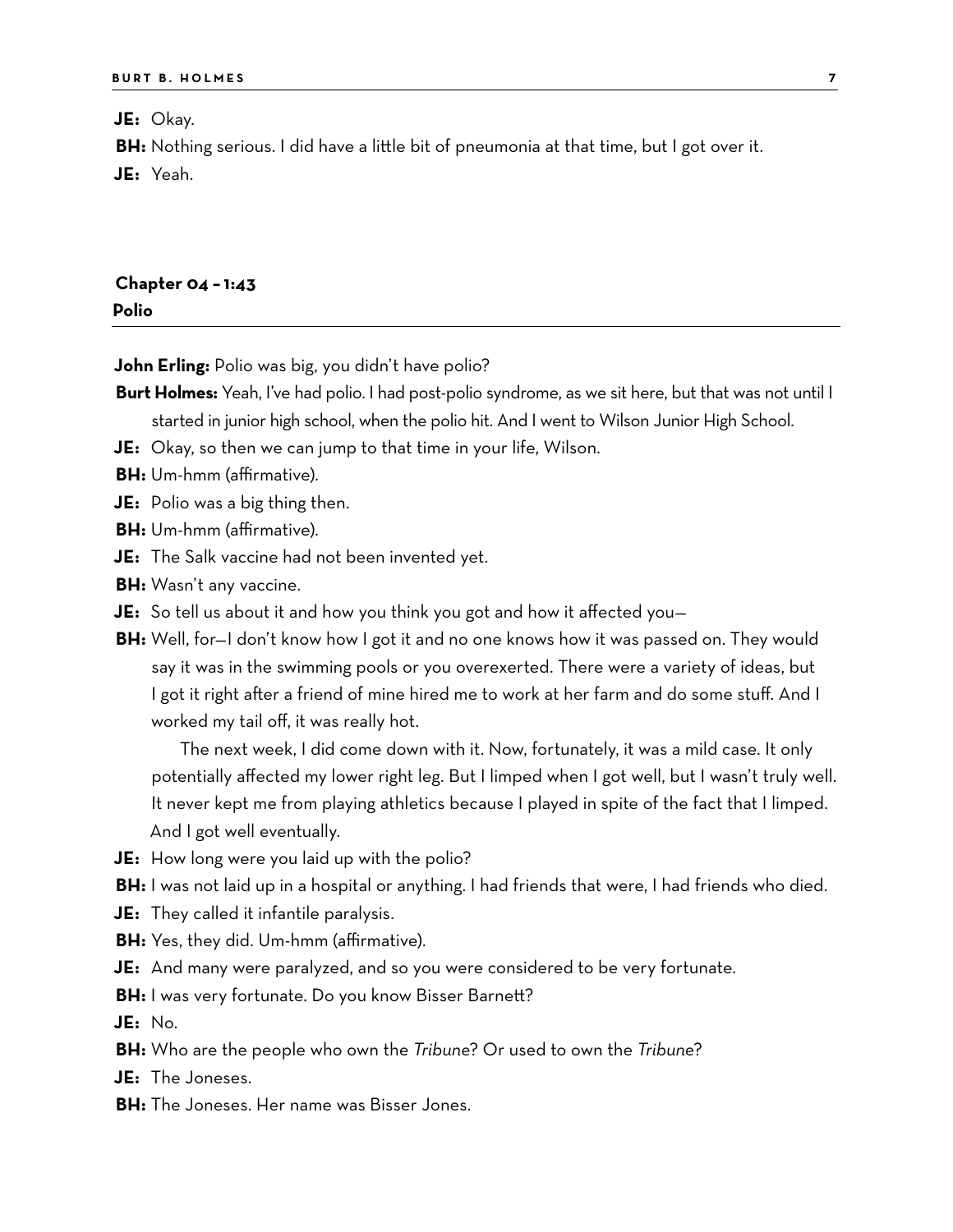**JE:** Okay.

**BH:** She married Howard Barnett who started the—

**JE:** Yeah.

**BH:** …Brookside Bank. Okay?

**JE:** Yeah.

**BH:** She had polio.

**JE:** Oh?

**BH:** Really bad. Yeah, she really had it bad, and I didn't. She fought that thing and would not give up. She got to where she could walk again and do an awful lot of things.

**JE:** And we all know that our president, Franklin Delano Roosevelt, had polio.

**BH:** Yeah.

**JE:** You kind of related to him then, I suppose?

**BH:** Yeah, yeah.

**JE:** When you knew you had that.

## **Chapter 05 – 3:30**

**December 7, 1941**

**John Erling:** Along in here is 1941.

**Burt Holmes:** Um-hmm (affirmative).

**JE:** And December 7th.

- **BH:** I know exactly where I was.
- **JE:** And Pearl Harbor. Tell us where you were.
- **BH:** It was Sunday afternoon. On Sundays we used to take rides. You know, there's no airconditioned home and no air-conditioned cars. You'd go out for a ride. In December it wasn't hot but, anyhow, we were about a mile west on Apache, from the airport. The radio was on, it came over the radio.
- **JE:** And you were ten years old.
- **BH:** Um-hmm (affirmative).
- **JE:** Remember the adults talking about it? Did it—
- **BH:** Oh yeah. The adults talked about it. I didn't understand what they were saying. All they'd ever say, "The Japs have bombed Pearl Harbor."

I didn't know where Pearl Harbor was.

**JE:** Right. So the days after that, and certainly much after that there was rationing, and that type of thing. Do you recall any of that?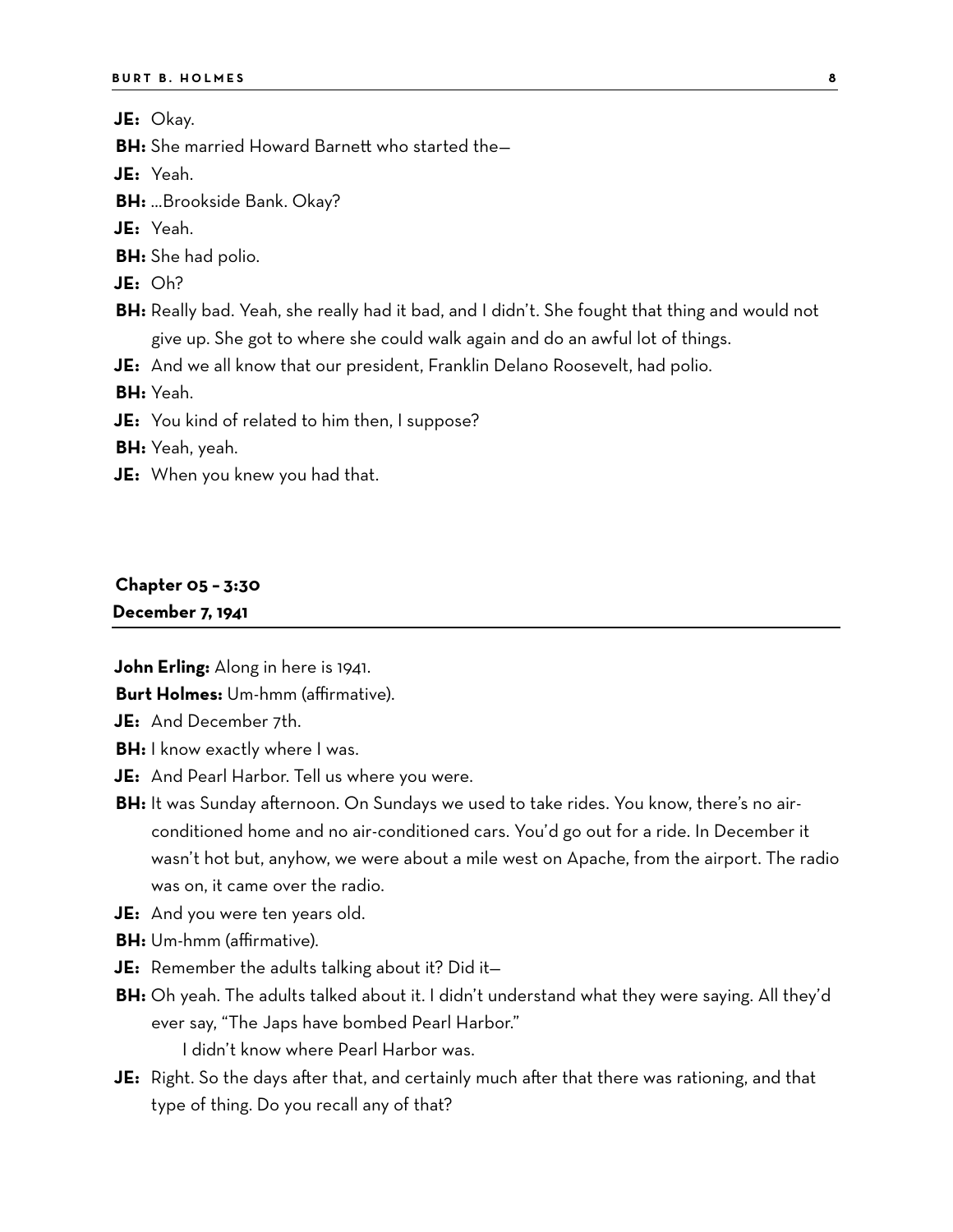- **BH:** Sure, oh, sure. We all had ration cards. They had ration cards not just for food, but had ration cards for gasoline, tires, a variety of things. We didn't suffer from rationing. Rationing apparently was needed but we certainly were not inconvenienced. Other than a little inconvenience by rationing.
- **JE:** Family members, did they join the military as a result of the bombing? Or do you recall anything going on?
- **BH:** I had no family members that were in World War II. That I know about. My dad was on a draft board in World War II. I think he was thirty-eight, or something like that. He was on a draft board but that's as close as he ever got to the action.
- **JE:** Um-hmm (affirmative). Then you're on to high school.
- **BH:** Yeah, I went on from Wilson to Will Rogers.
- **JE:** What year would you have graduated from Will Rogers?
- **BH:** Nineteen fifty.
- **JE:** Do you have friends? That you remember then? Maybe even friends today that attended Will Rogers?
- **BH:** Some, sure.
- **JE:** Any names that we might know?
- **BH:** Steve Avery, have you ever head that name?
- **JE:** Yes.
- **BH:** He's the one that is pushing the deal that his granddad, you know, the big statue down by the river, Steve was in my class there. He's moved back to Tulsa here, by the way.
- **JE:** We think—
- **BH:** He's very active in trying to get the Highway 66 Museum built there at that statue, which is a magnificent piece, by the way, down there.
- **JE:** Avery Drive—

**BH:** Yeah.

- **JE:** …was his grandfather then, that kind of helped direct Highway 66 to come through Tulsa.
- **BH:** It was his grandfather, yes. Um-hmm (affirmative).
- **JE:** If it hadn't of been for him Highway 66—
- **BH:** It might not have gotten here.
- **JE:** …may never have made it here.
- **BH:** It may not have made it.
- **JE:** Right. Tell us about Tulsa in the '50s. Downtown, the places you shopped for clothes, the restaurants, that type of thing, where you hung out.
- **BH:** Uh-huh (affirmative). I didn't hang out downtown, but downtown was where you did business. There were no shopping centers at that time. Clarke's Good Clothes, Renberg's, downtown, Brown Duncan's, Vandevers, those were the main stores that we did business with downtown.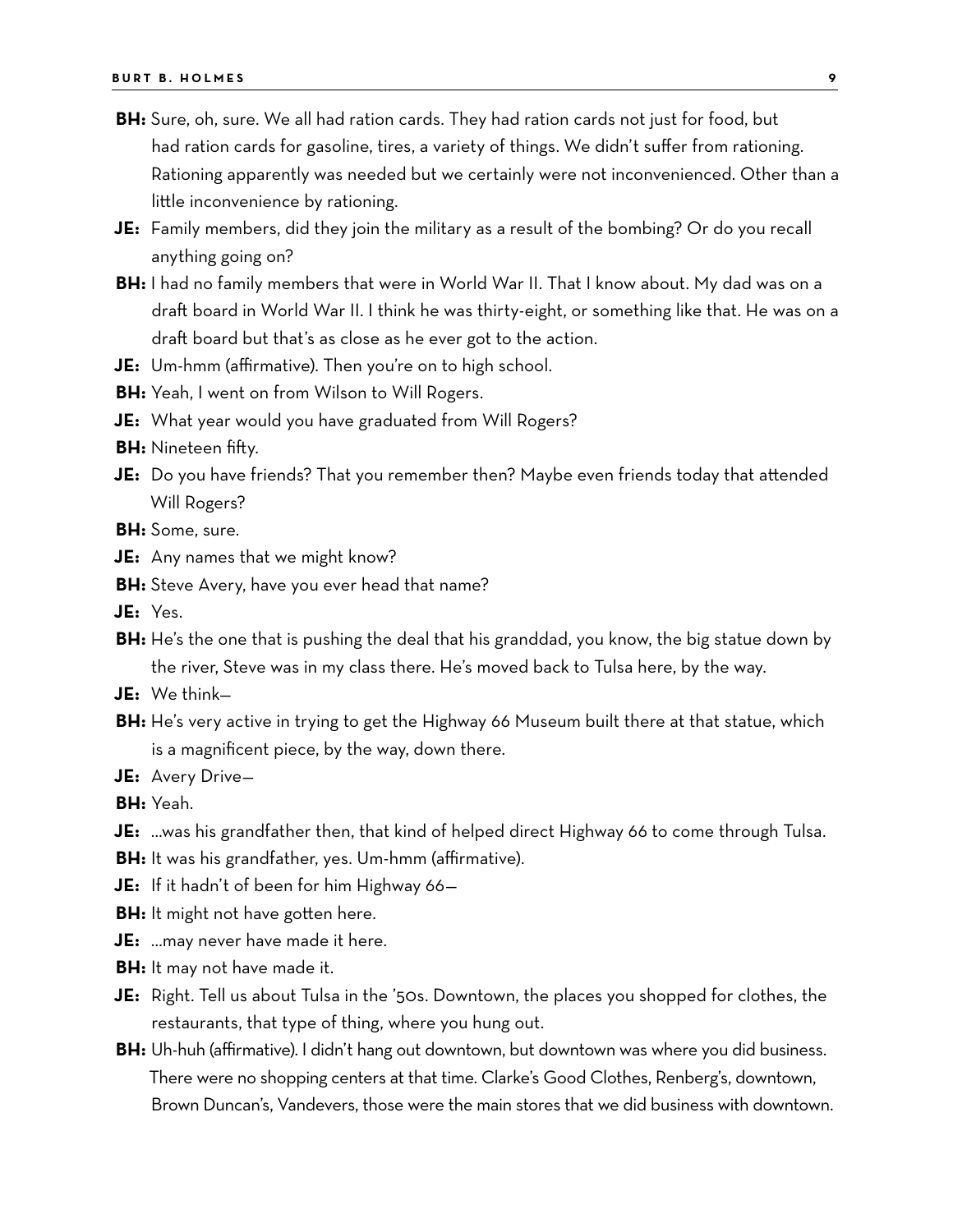Bishop's Restaurant was downtown. The YMCA, which used to be over by the bus terminal—you know where old City Hall used to be?

- **JE:** Um-hmm (affirmative).
- **BH:** Over here on Cincinnati?

**JE:** I do.

- **BH:** The bus terminal was cattycorner to that.
- **JE:** Um-hmm (affirmative).
- **BH:** And the YMCA was right across the street north, where the Bank of Oklahoma parking garage is.

**JE:** Yep.

**BH:** That's where the YMCA was. I used to come down on Saturdays and play basketball at the Y. We'd bring a quarter, we'd go down and play basketball at the Y. Then we'd go down to the old *Tulsa World* building on Boulder. The original Coney Island was there. The old man had those thick glasses. That's where we used to go.

And downstairs next door to that was a pool hall. And we all liked to think we were sneaking into and being big, you know.

- **JE:** Were you driving a car at that time?
- **BH:** No, I didn't drive a car. You could drive one when you were sixteen then, but I flunked the test, so I didn't get to drive one for another year. [laughing]
- **JE:** So the time you're talking about is when you were—
- **BH:** We rode the bus down.
- **JE:** …fourteen, fifteen years old, or thirteen and somewhere around that.
- **BH:** No, I was younger than that. This was in junior high school.

**JE:** Okay.

- **BH:** Yeah, I was younger than that.
- **JE:** Um-hmm (affirmative).

#### **Chapter 06 – 5:05 Race Relations**

**John Erling:** Remember the treatment of blacks? The signs that say, "No Blacks," or

restaurants or any—

**Burt Holmes:** Oh, yeah, I was fifteen then.

**JE:** Tell us what you observed.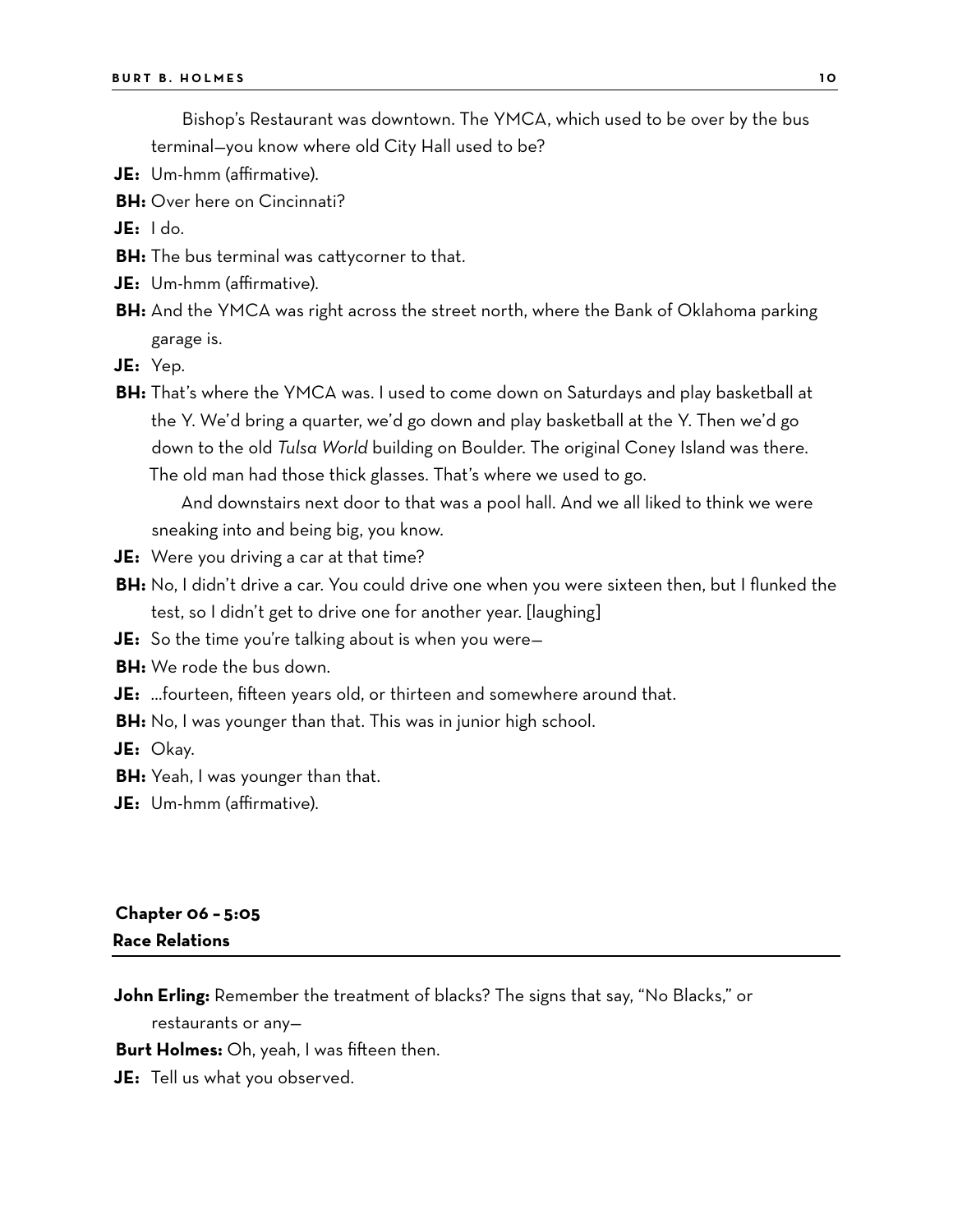**BH:** Well, we always had a maid. And the maids came to work then on the bus, and went home on the bus. We had one for many years, a wonderful human being. She had a couple of sons that were really nice men. Boys, at that time, became very nice men.

I'll never forget one time, her son was picking me up at Elliot School. He was parallel parking and barely tapped a car in front of him.

The guy driving the car in front of him, jumped out, comes back, and starts yelling at him, calling him a nigger, and just treating him just awful.

He started crying, I mean, it was an awful, awful thing.

That put an indelible mark on me and I've always been involved in things around town involving them. And right now, in fact, I just gave five scholarships to TU, only for black students.

**JE:** I want to get into that—

**BH:** Yeah.

- **JE:** …a little later here. But, anyway, you saw the way they were treated and they couldn't go into some of those stores that you talked about earlier.
- **BH:** You know, I did not notice that they were not going in those stores, but, come to think of it, I don't think ever saw any in them.
- **JE:** Yeah. Yeah. Theaters, movie stars at the time?
- **BH:** Oh, we had the Rialto, the Orpheum, and the Ritz, those were the three downtown theaters of consequence. And then there's some cheaper ones north of 3rd Street, by the viaducts, where little off-color things were shown from time to time.
- **JE:** Any particular movies or stars that you were enamored with, maybe, at the time?
- **BH:** I've never been enamored with movie stars. Only radio guys, I get enamored with radio guys, yeah.
- **JE:** [laughing] In the '50s, you remember the fear of communism?
- **BH:** Yes, oh, yeah.
- **JE:** And the talk about that?
- **BH:** Hey, look, what happened in World War II, we were so propagandized. One of our greatest allies was Stalin. We loved him, yeah. Chiang Kai-shek wasn't a very nice guy, he just happened to be our guy instead of a so-called communist. But the propaganda was just awful during the war. And Japs were very bad, almost inhuman beings.
- **JE:** According to our?
- **BH:** To our propaganda, yeah.
- **JE:** Yeah, right.
- **BH:** It was terrible, it was terrible, yeah. So…now I didn't understand at that time, how terrible it was because I had no frame of reference.
- **JE:** Yeah.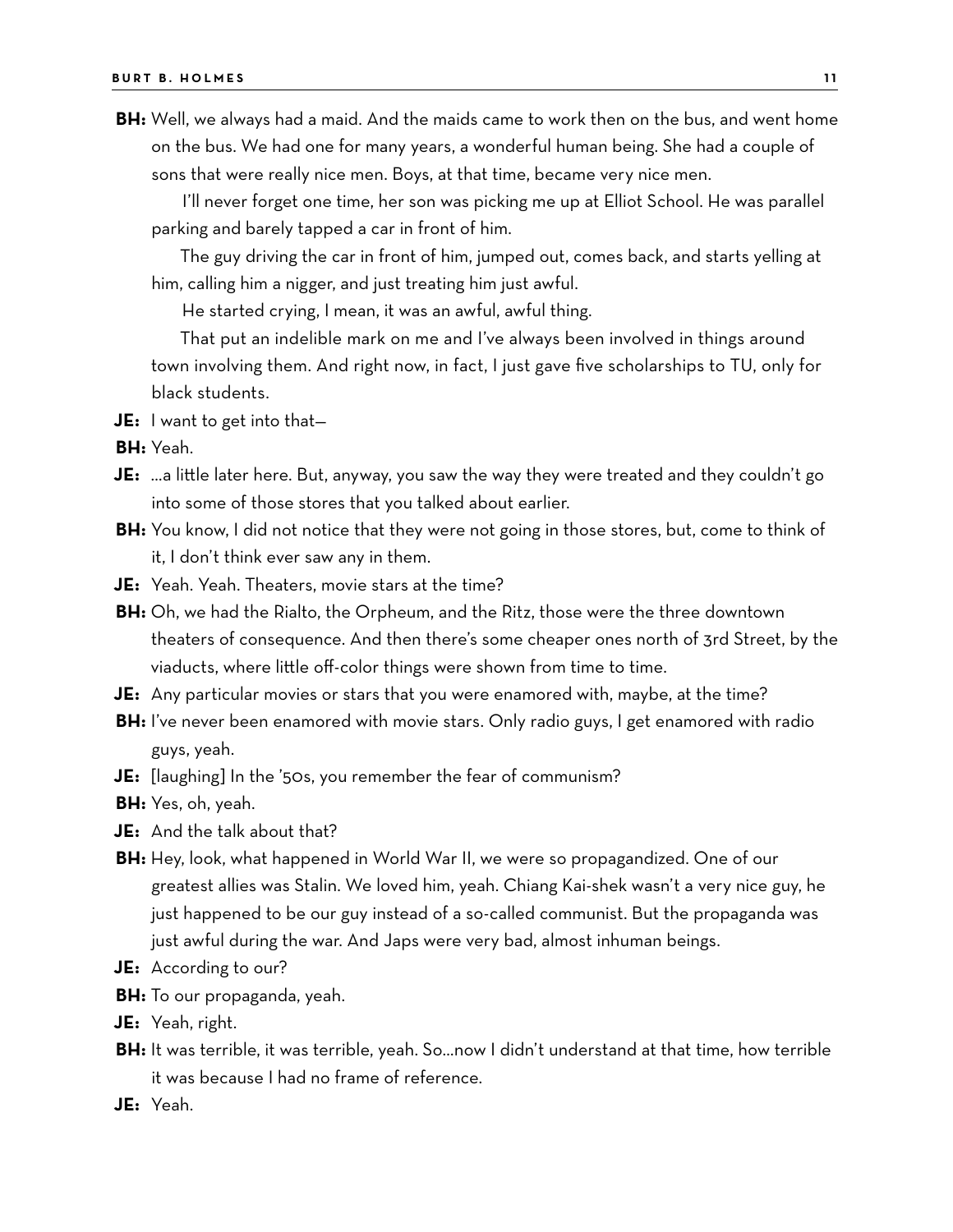- **BH:** Being so young. The communist deal got fanned after the war was over when Russia would not, in effect, retreat and, in fact, take over all of eastern Europe. We let him take over too much, but Truman felt, apparently, that they had lost so many people that they had some entitlements, which included enslaving some other people, you know.
- **JE:** Um-hmm (affirmative).

**BH:** Which—

**JE:** Then there was always that fear that communism was going to come here to the United States—

**BH:** Yes it was.

**JE:** …and take over.

- **BH:** But no one could tell you why or how.
- **JE:** Right. But we fought communism in other areas as well. It was always we had to make a move because if we don't communism is going to take over certain countries.
- **BH:** Yeah, and think what happened in Hollywood. I mean, they just beat up a bunch of people, intellectually, and business-wise, who were good people.
- **JE:** When they blacklisted them.
- **BH:** They blacklisted them, yeah. And that was absolutely wrong.
- **JE:** Do you remember listening to presidents on the radio?
- **BH:** Oh, sure.
- **JE:** Franklin Roosevelt, his Fireside Chats?
- **BH:** He used to have a saying, well, we've changed it a little, so, "I love the United States, Eleanor loves the United States, Fala (his little dog), loves the United States."
- **JE:** [laughing]
- **BH:** He had these Fireside Chats and they were pretty damn effective, yeah.
- **JE:** Members of family listen to that?

**BH:** Oh, sure.

- **JE:** Listen to the radio?
- **BH:** Oh, sure, yeah, yeah.
- **JE:** Have you ever come in contact with presidents in your entire life?
- **BH:** Only once.
- **JE:** Who's that?
- **BH:** When we dedicated the loch out at the port.
- **JE:** Port of Catoosa.
- **BH:** Nixon, Nixon came in for the dedication.
- **JE:** Yeah.
- **BH:** I was sitting in the front row and he came down that row and shook hands with people. And I did shake his hand and say, "We're happy you're here, Mr. President." I was less happy about him later on, but at that time, I was happy with him.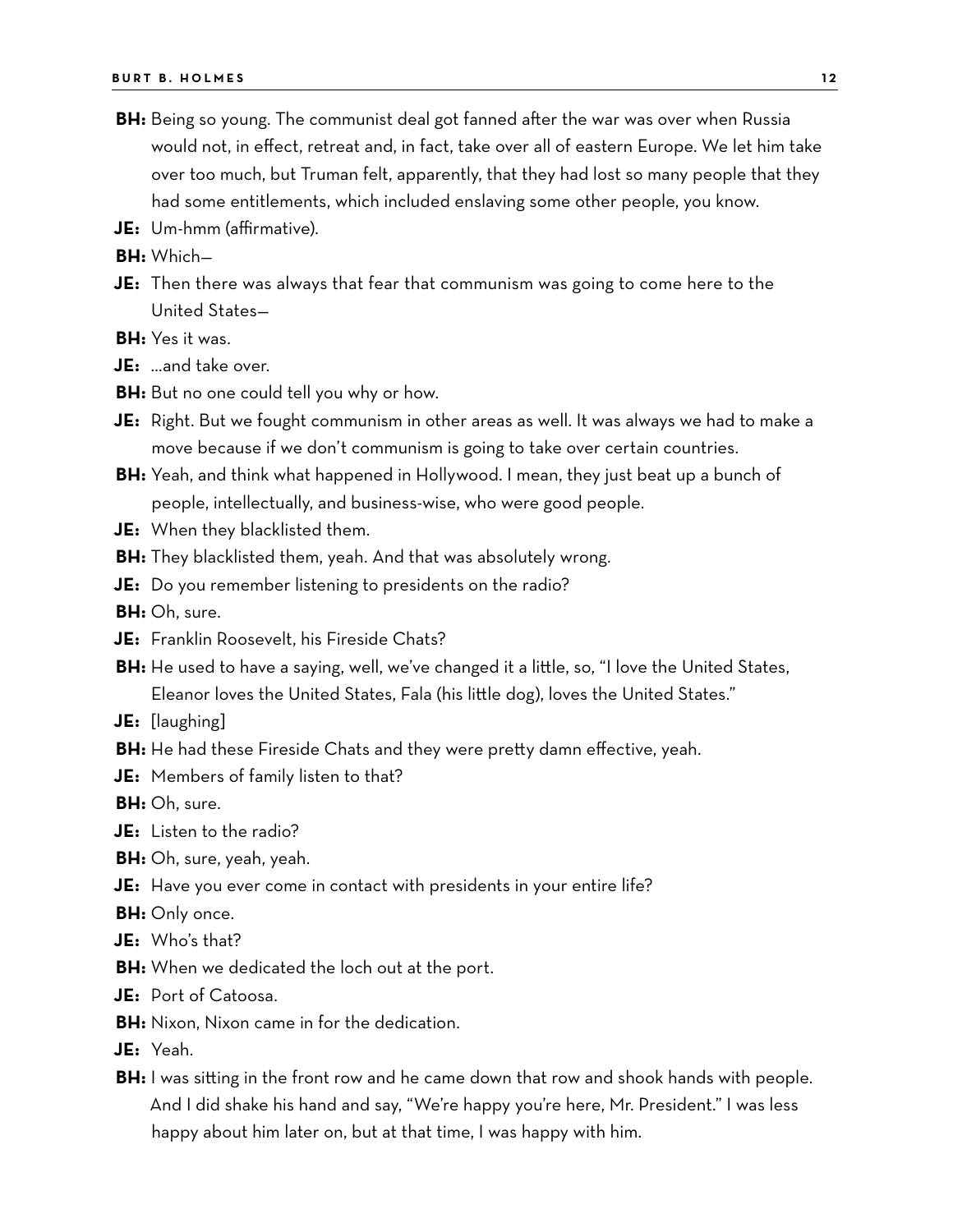- **JE:** Why were you there?
- **BH:** I was involved in some local somethings, I forget what it was that got me the opportunity to sit out there and do that.
- **JE:** Hmm (thoughtful sound).
- **BH:** I've been involved in a lot of stuff, one way or another.
- **JE:** Former Governor David Hall was there too.
- **BH:** Yeah, I think so.
- **JE:** That's—
- **BH:** I knew him, he's a client of ours, and he needed to go to jail.
- **JE:** So Richard Nixon that day, he must have impressed you in person. He was a handsome, good-looking man, and then he gave a good speech.
- **BH:** Yeah. Now I did something in that deal, which I've never talked to anyone very much about, a few people. There was a photographer there that day who was a felon, and I knew he was a felon. He was disbarred attorney. What he had done, he was dating a woman who I knew, and she started dating somebody else who happened to be a doctor here in town. This guy hired somebody to throw acid in that doctor's face. Pretty big scandal deal.

So this guy couldn't be an attorney again. He was working for a television station as a cameraman. I was concerned about that, him being a felon and had created some violence.

So I told someone about him out there. They didn't do anything about it. I'm pretty sure they had someone watching, but they did not pull him away and make him not work.

## **Chapter 07 – 4:15 University of Tulsa**

**John Erling:** You go on to college to Tulsa University. That was a no-brainer, I guess. You— **Burt Holmes:** Well, yes and no. My dad was on the board at that time. He didn't go there but he got on the board, ultimately. We did love the school.

I decided to go though because they offered me a half scholarship to play basketball. That's the reason I went, it's a terrible reason to go to school, but that's what I did do. We didn't have to go financially. I'd played basketball one year. And then the next fall, basketball season started in October 1, but you could not go in and practice until October 15.

Bob Patterson, you know who Bob Patterson is, Bob was a freshman that fall. He and I were outside running. We ran from the north end of the stadium to the south end of the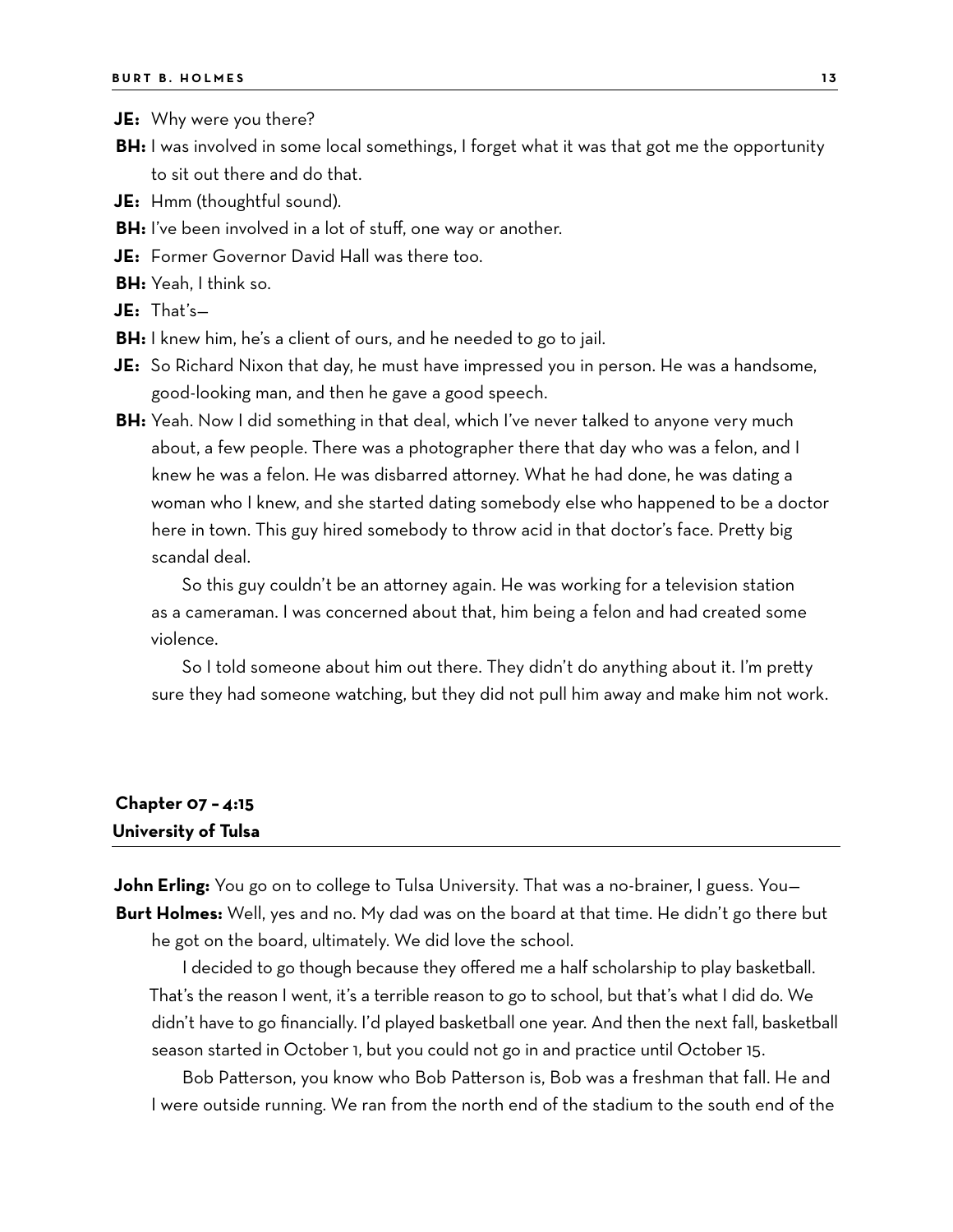stadium. At that time, there were temporarily bleachers on the field. And the two best players on the team were hiding under those bleachers. They'd been out drunk all night the night before and didn't want to run any.

Bob and I ran by them and looked at them and I got around to the corner and I said, "Holmes, it doesn't make any difference how many laps you run, how many steps you run, they're going to play and you aren't because they have talent and you don't.

- **JE:** Hmm (thoughtful sound).
- **BH:** I went in the next day and told the coach I just didn't think I wanted to do this anymore. You know what? He didn't even try to dissuade me from leaving. I wonder if he understood the same thing. [both laughing]

There was this guy named Clarence Iba at that time.

- **JE:** Clarence Iba.
- **BH:** That was Henry's brother.
- **JE:** And he was coach at TU.
- **BH:** Yes he was.
- **JE:** Well, I didn't know that. So had Clarence Iba been there for some time? Was he—
- **BH:** Been there about two or three years. A couple years later, he quit coaching and moved to Ft. Worth. But he was there, certainly was.
- Joe Swank was his assistant coach, and Joe became the head coach at TU after him.
- **JE:** Tell our listeners who Bob Patterson was.
- **BH:** Bob Patterson was from Kansas City, Missouri. He was a wonderful high school basketball player. During the spring, he would ride the train down and practice with us. He came to TU to play basketball. And, ultimately, he married Walt Helmerick's sister. He is still alive, she is not alive anymore. But he still lives here in Tulsa.
- **JE:** So that—
- **BH:** He was a very good man.
- **JE:** You then earned a degree at TU?
- **BH:** In Business Administration, yeah.
- **JE:** So you graduated in what year?
- **BH:** Nineteen fifty-four.
- **JE:** You became a strong support of TU and you are to this day, are you not?
- **BH:** I have always liked the University of Tulsa. I graduated, I was twenty-two years old. When I was twenty-six, I was president of the Alumni Association. I like to be around bright people and I'm just always been around the university, one way or another. Yeah.
- **JE:** And today, you are an emeritus board member.
- **BH:** That's correct.
- **JE:** Board of Trustees.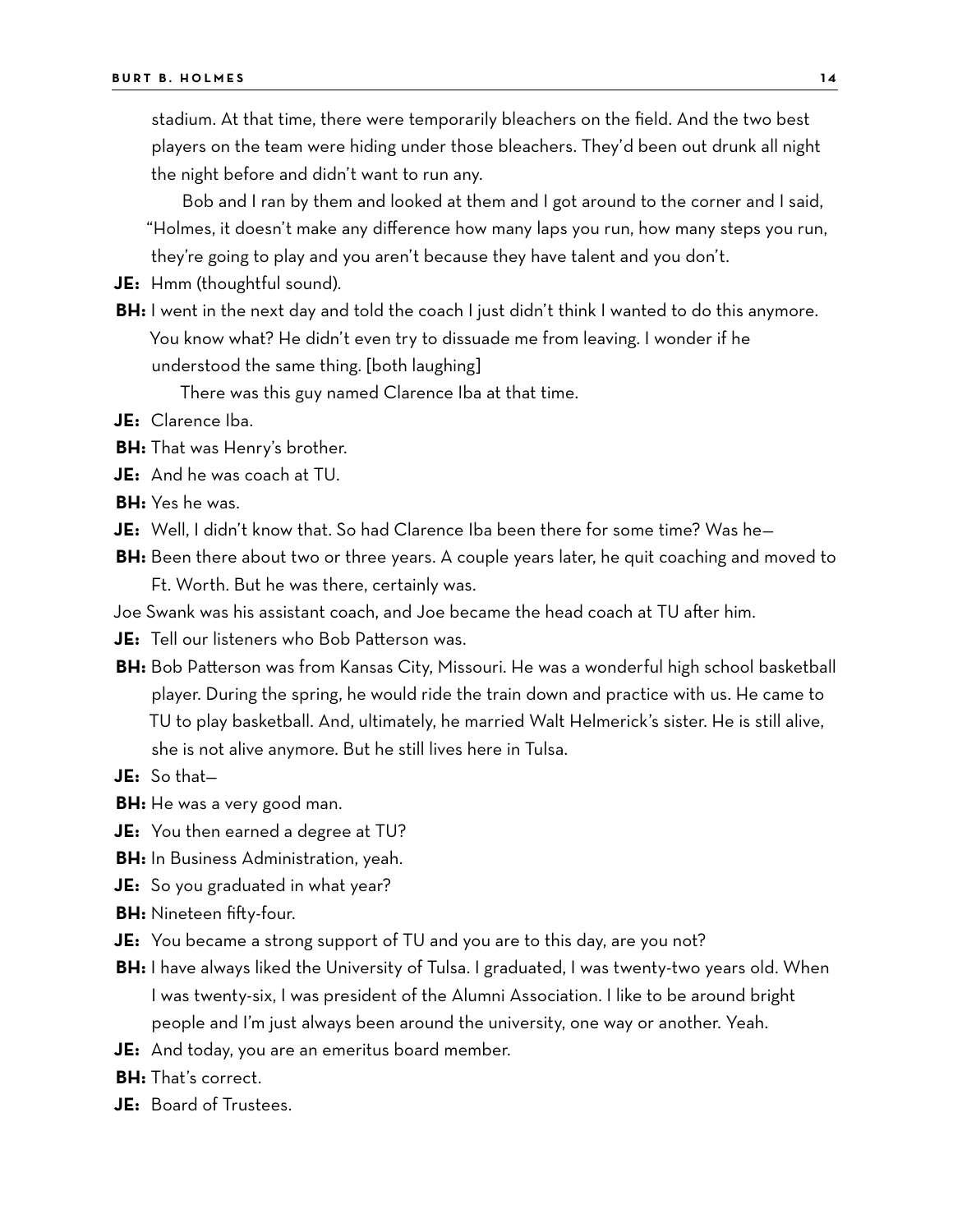**BH:** That's correct.

**JE:** How long were you a board member there?

**BH:** About nineteen years.

**JE:** So you've—

- **BH:** And I was chairman of the board a couple of years.
- **JE:** …seen it grow to what it is today.
- **BH:** I've seen the evolution and it's been spectacular. Slow for a while, and then it accelerated.
- I had torn down the first houses that were torn down west of the campus, twenty-six of them. Charlie Norman, the next year, was the first one to get apartments built on the campus and we put the campus plan in place. Which it's been modified somewhat, but that's when it all got started, about then.

But the thing that really helped that thing was Fulton Collins, very key figure he was.

- **JE:** He was.
- **BH:** He was chairman. He ran that thing as chairman of the board for about nine years. He probably left twenty million dollars of his own money in that school before he passed away. He worked out there, wasn't always liked by the presidents because he was insistent on making them say things the way it was. Would not let them dance around issues, and so on.
- But the execution of the campus plan, he caused to happen. And he was a wonderful human being and so incredibly bright it's unbelievable.
- **JE:** Another major administration building is named in honor of him.
- **BH:** Yes it is, and, when they were raising money for that, they went to QuikTrip and QuikTrip gave them some money and named the boardroom after me. And I got lucky and they also put up a portrait of mine in the boardroom.
- **JE:** They did, and I don't know if it looks better than you really look or not. But it's pretty nice.
- **BH:** I think it's better. And I'll tell you who did it though and why. Chester Cadieux's daughter did that. She is a big-time painter in California.
- **JE:** Oh?
- **BH:** Since they gave me the money I said, I suggested they use her to do the portrait. And it worked out well.
- **JE:** Yeah. It did.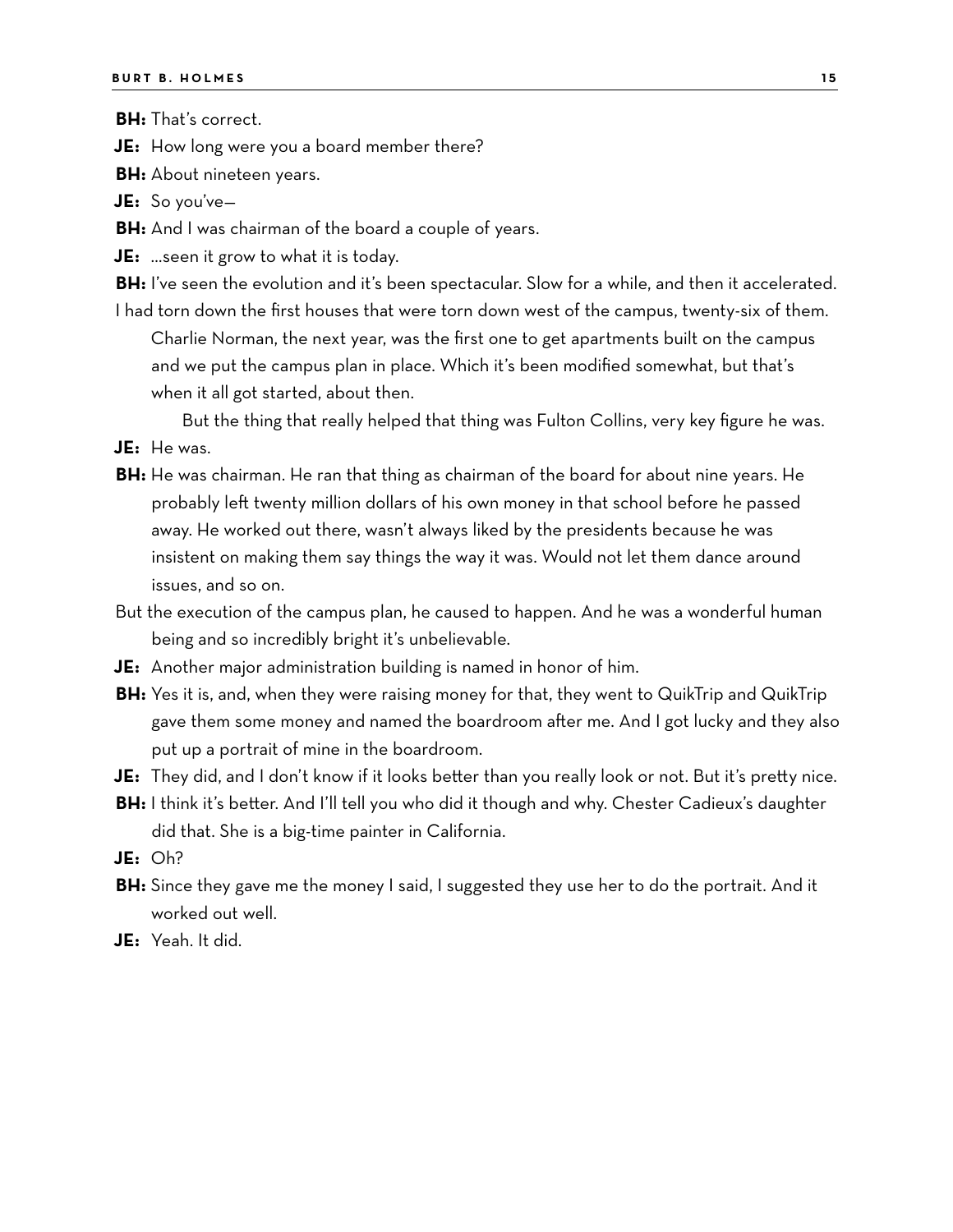## **Chapter 08 – 5:26 The Holmes Organisation**

**John Erling:** I read where you were described as mild-mannered and unassuming. Is that really an accurate description of you? Mild-mannered and unassuming?

**Burt Holmes:** [laughing]

- **JE:** In other words, that's a laugh. [laughing]
- **BH:** Well, I tend to say what I believe or think, and to some people that's an asset and to some people it's a liability. It's just the way it is.
- **JE:** So to follow your life, somewhere in here you were married, right?
- **BH:** I got married in 1952, the year after I quit playing basketball.
- **JE:** And her name was?
- **BH:** Carlen Lea, L-e-a.

**JE:** Okay.

- **BH:** She and I had gone to high school together over at Will Rogers.
- **JE:** Out of college then, what is your first business? What do you do?
- **BH:** I went to work for my dad. And that's one reason that I wasn't a very good student. I knew I had a job. Most of my buddies didn't know they were going to have a job or what it was going to be. So many of them made good grades.

I didn't because I knew I was going to work for my dad. Which, in retrospect, I'm not liking very well. I wasted a lot of time and intellect where I could have been developing intellect. Because you realize that in a four-year college life for most people, it's the only time in their life that they have nothing to think about except education.

I did not take advantage of those years.

**JE:** You still graduated in four years.

**BH:** Yeah.

**JE:** And you did get a degree.

**BH:** Yeah.

- **JE:** You're wondering how much knowledge you took with you though, is that what you wonder?
- **BH:** I left a lot I could have taken with me, yes I did.
- **JE:** By the way, why the spelling of using an *s* instead of a *z* in the Dan P. Holmes Organisation?
- **BH:** You know, I told you that I hated to be thought of as average.

**JE:** Yeah.

- **BH:** You're average.
- **JE:** [laughing]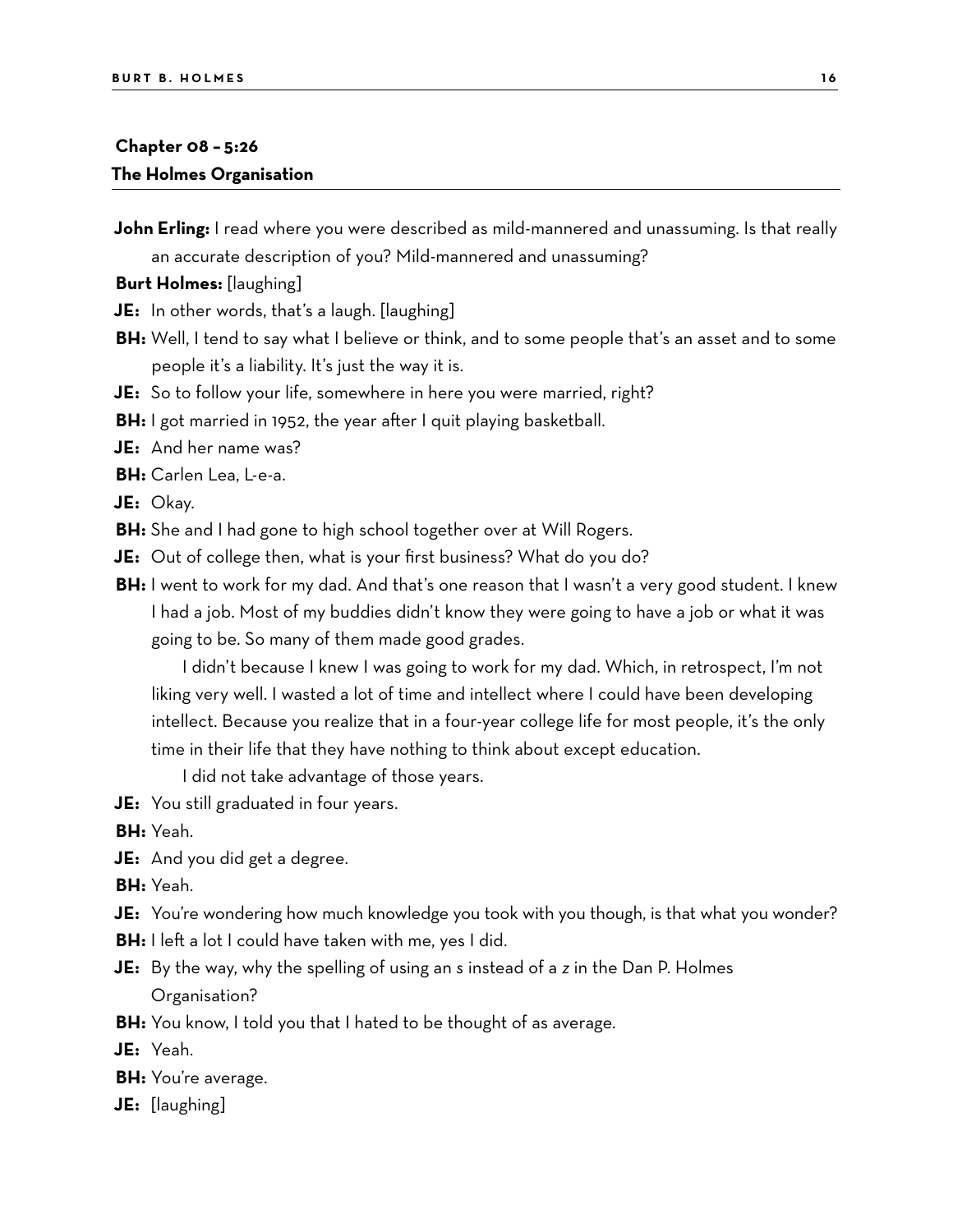**BH:** Every person that sees it asks me the same question. And I did it because I was going to change the name of my company from Burt B. Holmes and Associates to something.

About that time on television, I saw a television ad for the Rank Organisation, R-an-k, Organisation, s-a-t-i-o-n, in London. They had IMB over there and then some entertainment stuff at the same time. I thought, "If I use organisation spelled that way, people will ask." And everyone asks.

We've sent that to printers and they've changed it and sent it back. We've made it go reprint material. Then it served the purpose and I learned about that in Marketing at TU. About trying to set yourself apart from other people.

I did that with that and it's been very effective.

- **JE:** But that was Dan P. Holmes, that was your father's name.
- **BH:** No, his name was Dan P. Homes and Associates.
- **JE:** Oh, I see.
- **BH:** And I left him, then I named it Burt B. Holmes and Associates when I left, for about eight or nine years. Then I changed it to The Holmes Organisation.
- **JE:** Yeah, okay.
- **BH:** My dad and I did not compete against each other, but I think at that time I was trying to differentiate myself from him somewhat.
- **JE:** Why did you have to leave? Why did you leave?
- **BH:** Because he didn't want me to own any part of the business. He just wanted me to work there and that didn't work for me very well.
- **JE:** So there came a day you realized…?
- **BH:** Ten and a half years after I went to work for him, I left.
- **JE:** He told you, "You're not going to own any of this"?
- **BH:** Yes he did. Um-hmm (affirmative).
- **JE:** So you went out on your own?
- **BH:** Yes I did. Called a fraternity brother of mine who was an accountant. I'm not good at that, I said, "Hey, look, I'm leaving my dad on January 1. I need someone to run the insides the insurance agency, the administration. You're an accountant, you know how to do all that stuff. I'll give you 10 percent of the deal if you will do that. I will do all the selling and bring in the business." And that's what we did do.
- **JE:** When your father passed on, his organization went where? What happened to that?
- **BH:** My brother worked for him, and my brother worked for him while I was with him too. He was two years younger than I. He stayed with him. I tried to get my brother, when I left, to come with me. He would not. And after my dad died, I said, "Look, Dan, why don't you come on over here and join us?"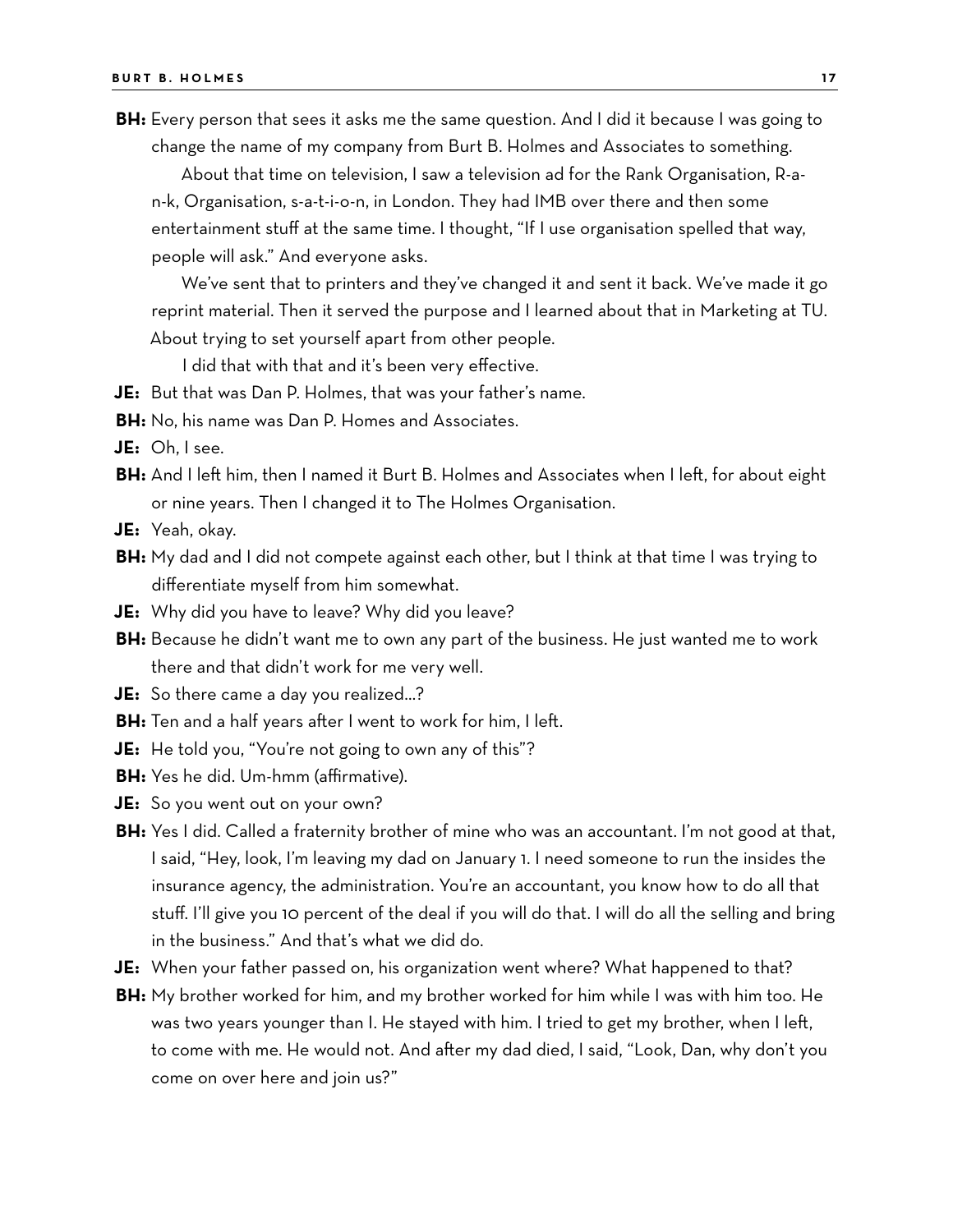He said, "No," he said, "I never had a chance to do anything up here in management. I want a chance to run this business."

He did do that and it did not go well. Probably four or five years later, he called me one day, and he said, "Hey, I think I need to come on over there with you guys."

So we moved what business he had left—he'd lost most of my dad's business—what he had left, with us, we took care of it. And fortunately for him, a year after he got to us he had open heart surgery. And he would have had no one up there able to run his business when that happened.

So I was happy that we were together, for that reason.

- **JE:** Well, I don't need to meddle anymore, but obviously, that re—
- **BH:** You can ask me any questions.
- **JE:** The relation—
- **BH:** We are what I call pushing and shoving. I don't have any egos involved in any of these issues.
- **JE:** So there was an estrangement then between you and your—
- **BH:** Yes there was.
- **JE:** …father.
- **BH:** About eighteen years.
- **JE:** So there was no sitting around the Thanksgiving table or maybe celebrating Christmases together.
- **BH:** Maybe occasionally. Occasionally we went on and still did that, yeah, but it was not pleasant.
- **JE:** Um-hmm (affirmative).
- **BH:** And I was upset with my mom because she ratified his acts. But now I know that women in that era, that was much the way that they were brought up. And I did not know that at the time. Did not understand it, so I was estranged with her for quite some time. And toward the latter part of her life, she and I got back a lot closer. We weren't close but we were a lot closer. And I was happy it turned out that way.
- **JE:** But with your father, to his dying day, this was still an issue?

**BH:** Yeah.

**JE:** Between the two of you.

**BH:** Yeah, yeah.

- **JE:** Do you look back on that with regrets?
- **BH:** No. No, I did the right thing for me.
- **JE:** You're probably saying, "He should have looked back on it with regret."

**BH:** I don't know, I don't think of those issues very much.

**JE:** Right.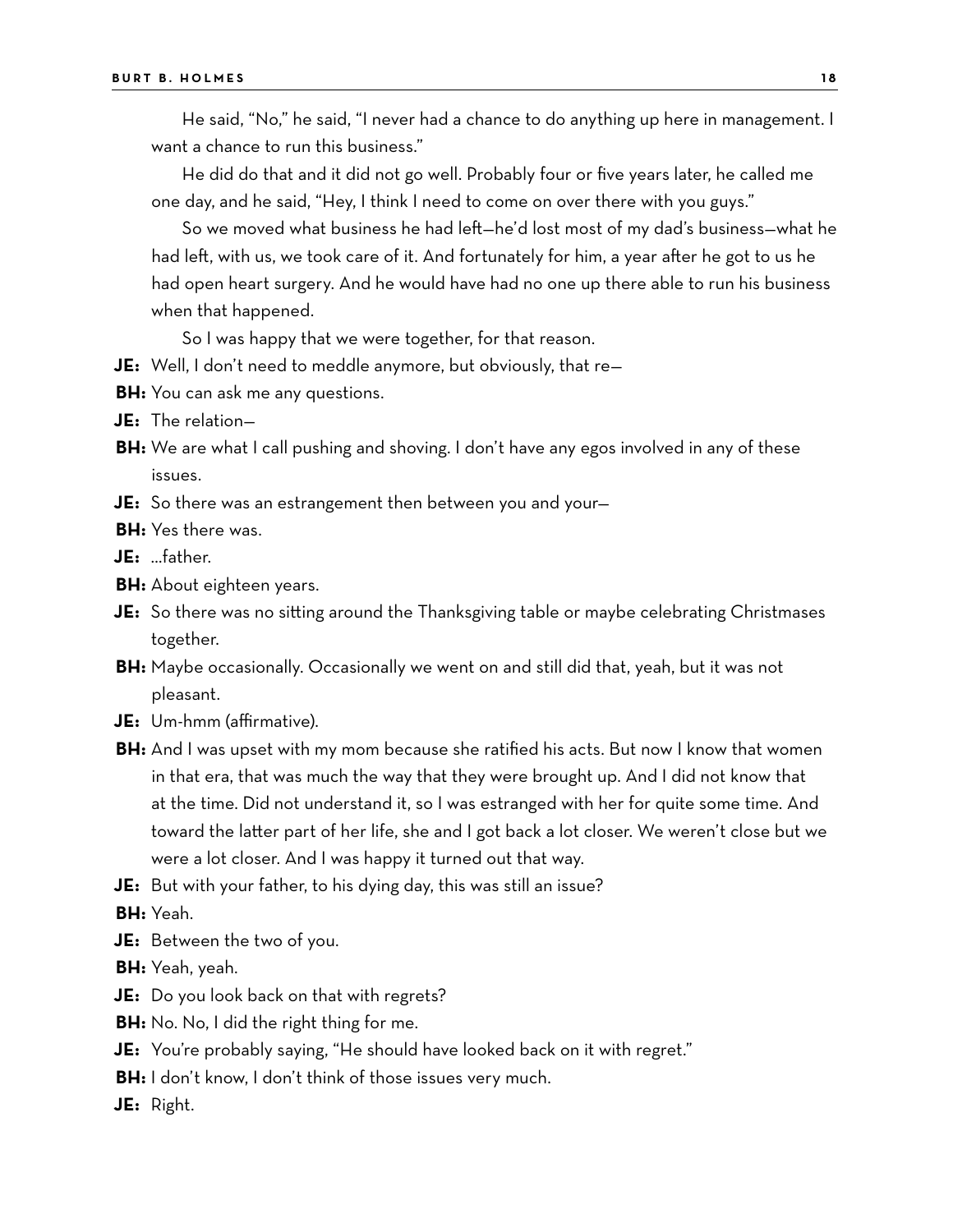**BH:** However, that word *regret*, I did learn a lot a little later on when I got a divorce, in how to use that word. But no, I did the right thing for me.

### **Chapter 09 – 10:42 QuikTrip**

**John Erling:** When did you meet Chester Cadieux?

- **Burt Holmes:** Well, as far as QuikTrip's concerned, in 1957. However, I had gone to junior high school with Chester at Wilson Junior High School.
- **JE:** Hmm (thoughtful sound).
- **BH:** He went down to Central, I went to Rogers. We didn't see each other until after we both had graduated from college. We met at a wedding. I got to know him then. He was in the Air Force at the time. And he came back and he went to work. Tried to selling printing and he wasn't very good at it.

I was standing in front of the Philtower building one May afternoon. And I saw Chester coming down the street. Of course, he's only about five six, you know. And I looked down at him and I said, "You look awful, Chester."

He said, "Well, Holmes, you don't look much better yourself."

I said, "Well, let me tell you my problem." So I took him inside. There was a place called the Tower Grill, at that time. It had great malts. I bought him a malt and told him that I had this idea. I'd been down to Dallas and seen the 7-Eleven stores and I thought there needed to be some up here. And I tried to do a deal with a guy for a year, a guy named Harry Burt, whose Dad used to own Burt's Good Humor Ice Cream Company. I never could get it down with him.

- **JE:** Okay, you asked the ice cream man? You wanted him to get in the convenience business with you?
- **BH:** I wanted him to be what ended up being the Chester. And he did not want to do that or couldn't. So I went on and signed a letter agreement for a lease, then I ran into Chester. And I told him, I said, "Chester, this is what I'm doing." I said, "A friend of mine at the bank across the street is going to loan me five thousand dollars. I've got three guys who want to put up two thousand bucks apiece. And I'm looking for someone who will put up five thousand dollars and I'll let him run the company."

Chester said, "I hate what I'm doing. I might like to do that."

I said, "Well, look, I'm leaving town for a week. When I come back I'll check with you." He said, "I'll talk to my dad and see what he said."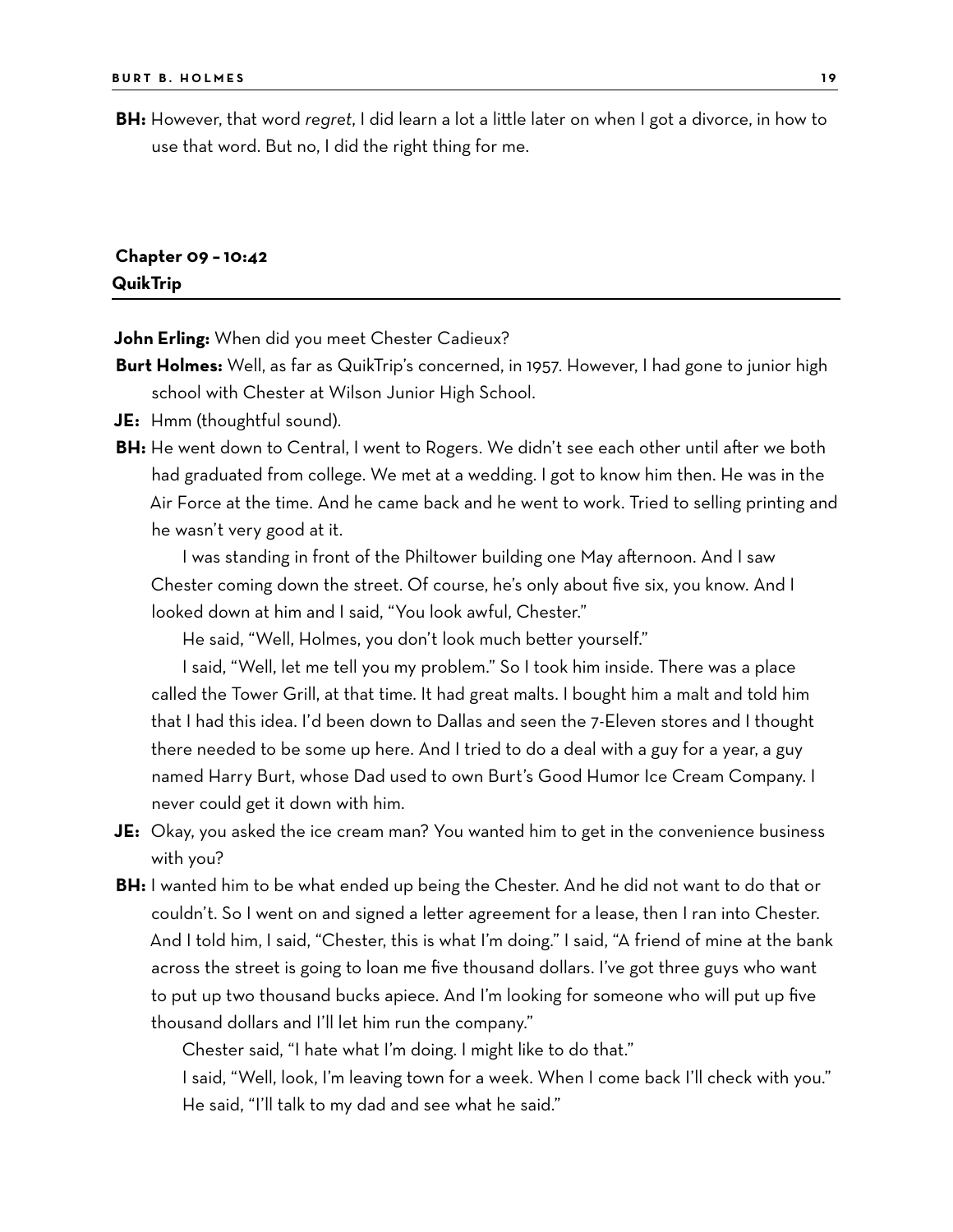So he came back and his dad told him he'd loan him the five thousand bucks, and

that's how it got started. It was about that simple.

- **JE:** So then you had a total of about how many thousands of dollars?
- **BH:** Sixteen.
- **JE:** Sixteen thousand dollars?

**BH:** Yeah.

- **JE:** Uh-huh (affirmative).
- **BH:** The next year we put in another four thousand.

**JE:** Okay.

- **BH:** And then, never any more money.
- **JE:** What was the name, again, of the first man you asked to go in on this business with you?

**BH:** Harry Burt, B-u-r-t Jr.

**JE:** Did he live to know how QuikTrip took off?

**BH:** Oh yeah.

- **JE:** Did he ever say to you, "I should have done this, Burt"?
- **BH:** No, not really.
- **JE:** If you hadn't seen Chester on that day you talk about, was he on a list of people to call? Would you have called him?

**BH:** No.

- **JE:** Wow. So that just shows how, on a whim, QuikTrip took off.
- **BH:** Absolutely fortuitous for him and for me, yeah.
- **JE:** And who knows who you might have tried to call. I don't know if you had a list in your head or not. If you had many others you probably did.
- **BH:** I talked to a number of people, yeah.
- **JE:** Yeah.

**BH:** Yeah.

- **JE:** Has that happened a lot to you in your life? Lots of whims?
- **BH:** No, but I talk to people. And when you talk to people you find out things that if you don't talk to them you don't find out.
- **JE:** Yeah.
- **BH:** He was unhappy in his job, as it works out. And I had this idea that was very important to me. I had tried to do it with somebody else and didn't work out. So, yeah, this is one of these turning points in my life and his life.
- **JE:** Yeah. You also did some misspelling in the name of QuikTrip.
- **BH:** No, that was by design. I thought up the name but I got some help from a guy in your business, a little bit, with that.
- **JE:** In the advertising business?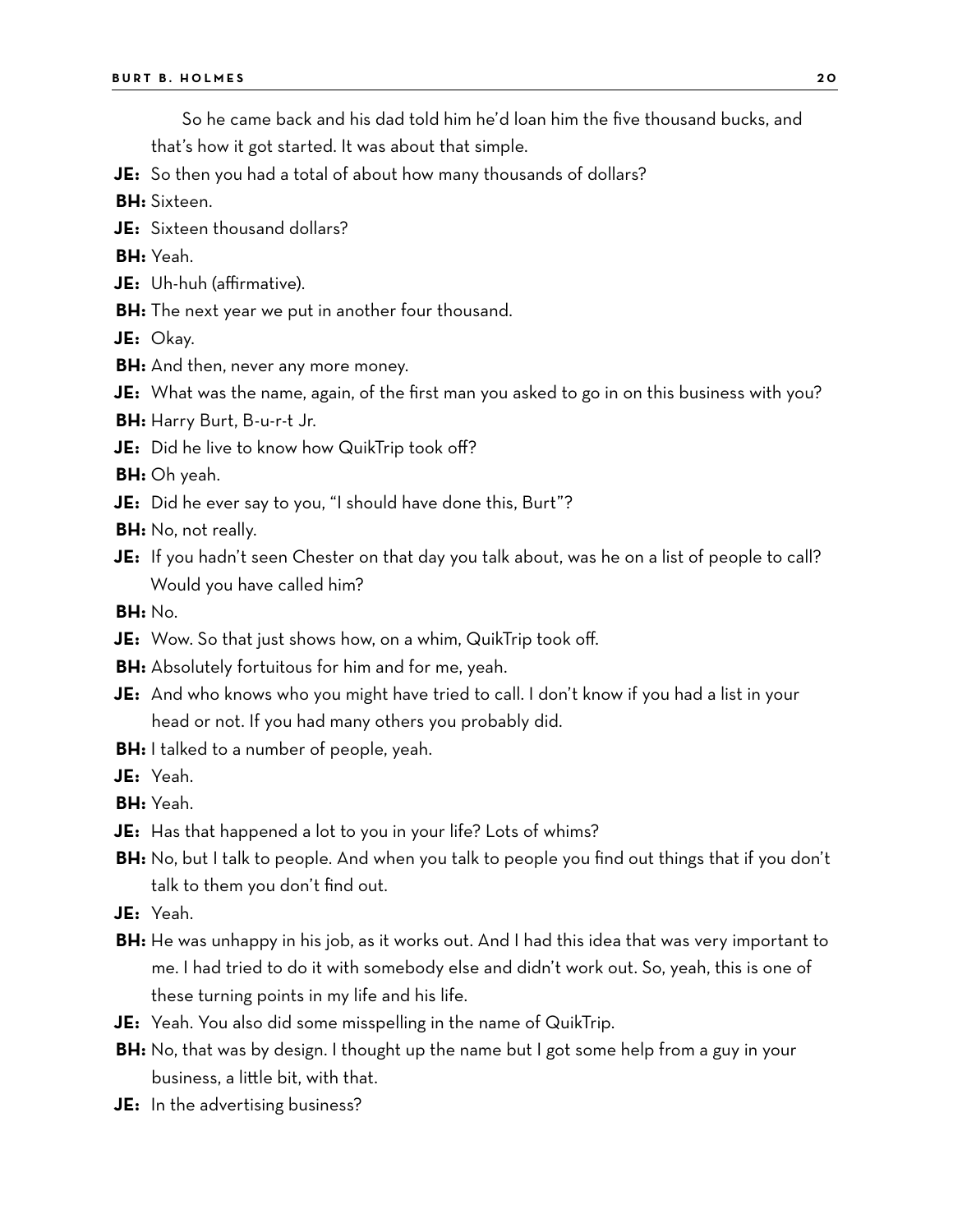- **BH:** Um-hmm (affirmative). I had this name. I was sitting down one day telling Hugh Finity what I was wanting to do. You remember Hugh?
- **JE:** Hugh Finity was a big name in this town.

**BH:** Yeah.

- **JE:** In baseball and all.
- **BH:** And I knew him through athletics, and so on. He said, "Burt, you know, that's a great name but we shouldn't print it the way you're treating it."

I said, "What do you mean?" I had Quick-Trip. He said, "We need to get this snappier." And he said, "Let's do it Quik-Trip." He said, "That is a better way of doing it." He's absolutely right. Yeah.

- **JE:** So then you dropped the hyphen.
- **BH:** Um-hmm (affirmative). And eventually, started using the QT a lot. But that didn't happen for a number of years.

**JE:** Chester was to do the leg work.

- **BH:** He was to run the company. He would run the stores. I was going to get the money and the locations. And after about three or four or five years, he did not need me to do either one of those things. And he became, frankly, a world class businessman.
- **JE:** Yeah.
- **BH:** And I had no idea that the ability to do that was there.
- **JE:** There were ups and downs and I have interviewed Chester here on VoicesofOklahoma. com. And he talks about what you're talking about. You will also remember, he talks about the first store that you opened up. That had to be a big thing in your mind, and it was actually in a construction area. And Chester talks about he put out a sign that said, "Help," out in front of the business.

So what were your feelings about this, wondering, "Is this going to work or not?" **BH:** Well, my dad was about to die. My dad's dad had gone bankrupt in the grocery business in the '30s, over on 5th Street. My dad was just very upset that I was going into a grocery business.

What happened is I had signed a letter agreement for twenty-four hundred square feet in a strip shopping center at 52nd and Peoria, on the west side of the street. After we did that and got started, the city decided to redo the intersection there because the guy that owned the Chinese restaurant north of Lypass right now, was going to build a shopping center across the street from us and they needed utilities. And they needed all the undergrounds and that stuff.

So they shut down the damn street in front of us for eight weeks. You know we were dying. We didn't have any business. The kids in the neighborhood would ride their bikes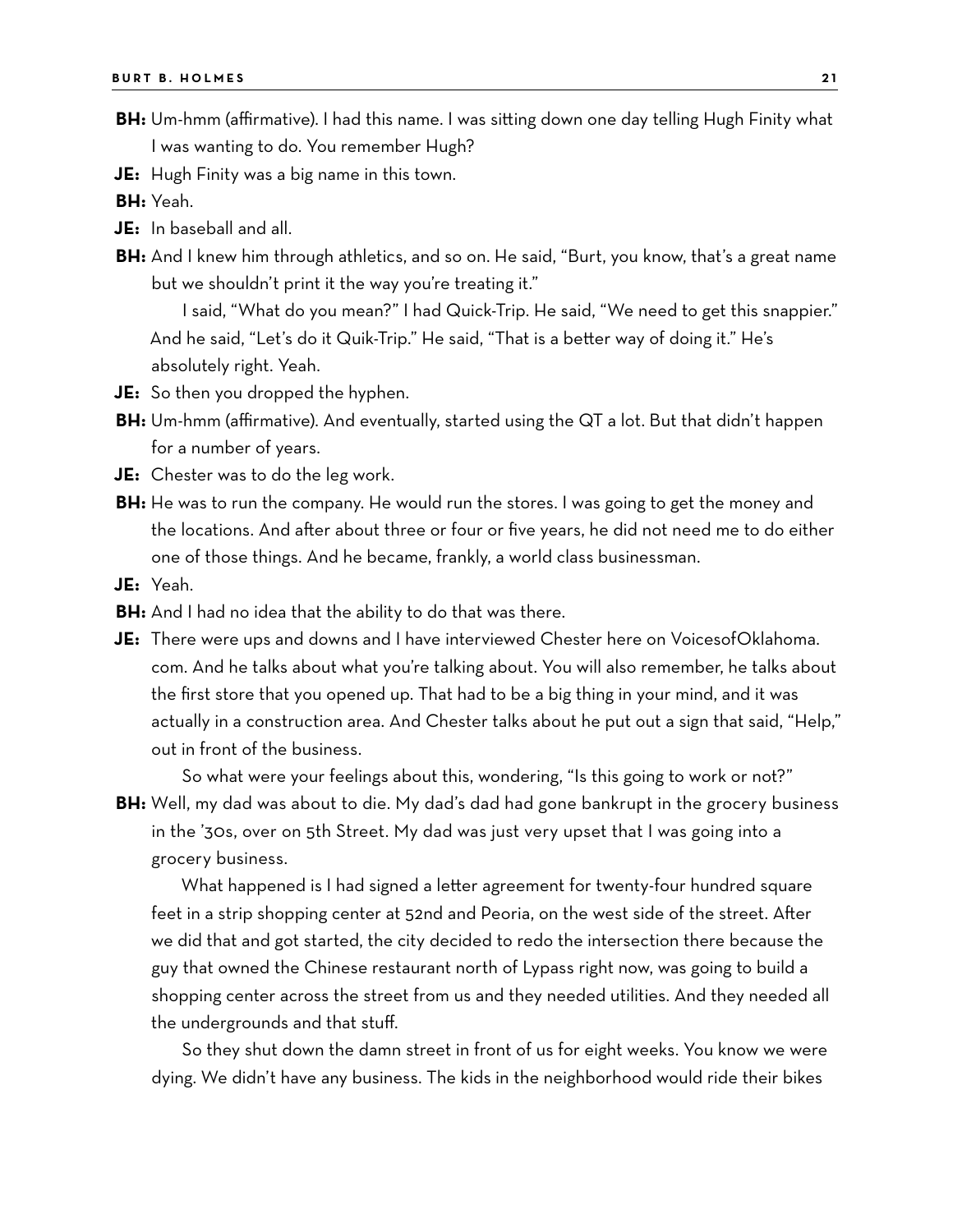in or the parents would walk in, but that's not enough to put in your ear, you know. But we made it through. And the rest is history.

- **JE:** You must have had nights where you worried about it?
- **BH:** No, I don't worry.
- **JE:** That's not part of your nature?
- **BH:** That's not part of me.
- **JE:** Do not worry.
- **BH:** I do not worry. I slept just as well then as I've ever slept in my life.
- **JE:** Chester talks about the experimentation of what to sell. He talked about selling wigs at one time, and canoes. And he says, "We didn't know what we—"
- **BH:** He didn't know anything.
- **JE:** He didn't know anything, right.
- **BH:** He didn't know anything. But he got lucky early on. Git-N-Go started two weeks before we did. They brought up a guy from Texas named Billy Neal. Billy ran a convenience store down in Texas someplace.

Chester got to know him somehow and Billy got upset with Git-N-Go, who was owned by Hale-Halsell, the wholesaler. Chester said, "Well, why don't you come over and help us for a while?"

He did come over and help Chester with a lot. And we were very fortunate that that did happen.

- **JE:** At the time, the very idea of convenience had to be sold to the public. They didn't grasp what you guys were trying to do.
- **BH:** That's correct, but convenience was not used in connection with the stores. People called them bantams, small. Bantam roosters, you know. I forget what else they called them. *Convenience* store, that word came along some years later.
- **JE:** Okay, what the idea then, was not—
- **BH:** Yeah, it was convenience. People said, "What do you mean, QuikTrip?"

I said, "That's exactly what it is. You come in front, get in and get out real quick. That's a QuikTrip."

- **JE:** And people had to slowly figure that out.
- **BH:** Yeah. But my name connoted that and a whole bunch of them don't.
- **JE:** Weren't you also a little more expensive than maybe the grocery stores?

**BH:** Sure, sure.

- **JE:** Because you were making it easy for them to come in and grab it and go.
- **BH:** Well, that, plus the fact that we couldn't buy as cheap as the grocery stores could.

**JE:** Oh, yeah.

**BH:** And to get a decent margin, we had to have higher prices.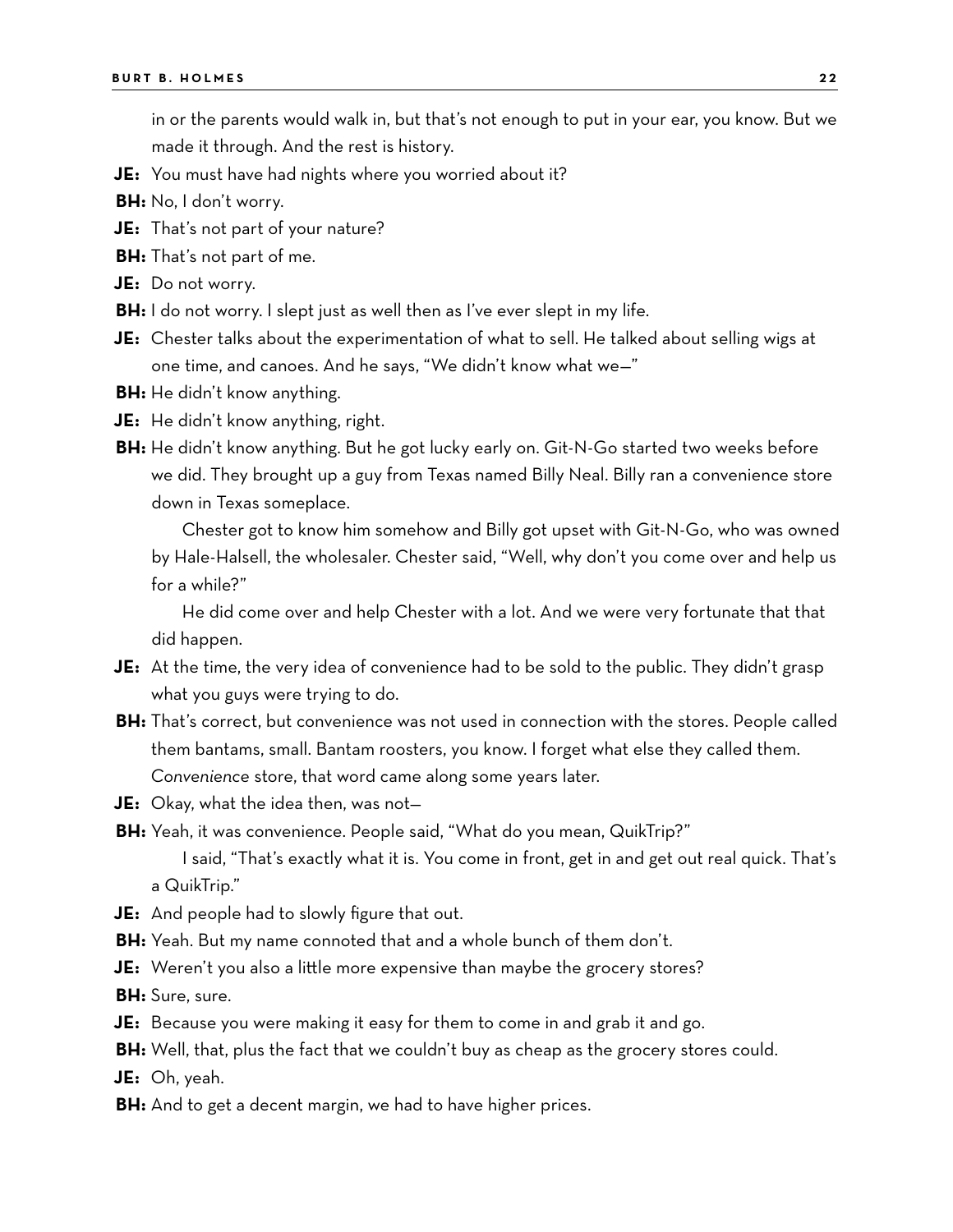- **JE:** I think Chester talks about at one point where you needed some capital and he started knocking on banks doors.
- **BH:** Um-hmm (affirmative).
- **JE:** And they said, "No, no, no, no."
- **BH:** Um-hmm, um-hmm (affirmatives).
- **JE:** And either you were with him or knew what he was doing.
- **BH:** Oh, I knew what he was doing, yeah. We finally ended up, well, the banking deal, that was a ways down the line. And he ended up at a bank in Dallas, the Republic National Bank. Did he mention Terry Carter to you?
- **JE:** No.
- **BH:** Well, Terry Carter was the chief financial officer at QuikTrip for many years. He worked for the bank at that time and it was our banking officer down there. We got set up. After we got set up we were doing business with BOK at that time and they said no.
	- Chester called them and just told them, "We're moving the business tomorrow."
	- The president of the bank called Chester and said, "What are you doing?"

He said, "Well, we came to you and told you what we needed and you said you wouldn't do it, so we found someone who said they would do it."

He said, "Well, you still have to come back to me."

Chester said, "Look, you told me no. However, what we'll do, they're going to parcel this out to some other banks, not just theirs, and we'll ask them to give you part of the loan that way." And we did do that.

And then, ultimately, we did get back to BOK because the bank down there changed hands so damn many times and they got to where they wouldn't answer the phone as readily as Chester thought they should.

**JE:** Um-hmm (affirmative).

**BH:** So we changed back to BOK and have been there since.

- **JE:** Um-hmm (affirmative). You said you never worry, so you went on to stores two, three, four, and five, and then there were ups and downs. But you figured that this idea is going to work, basically because you knew it was working in Dallas.
- **BH:** I never had any problems with it. Yeah.
- **JE:** Are you still connected to QuikTrip today?
- **BH:** I own only a small amount. My family only owns a small amount of stock. I am emeritus on the board out there, which isn't much fun because if you're not truly involved in the deal, it's not fun just to watch them read reports, you know. But I do go to the meetings. We'll go to one this week.
- **JE:** Doesn't it give you a sense of pride as you go about your business and then you see the QuikTrip signs, and so forth, what you had to do with that?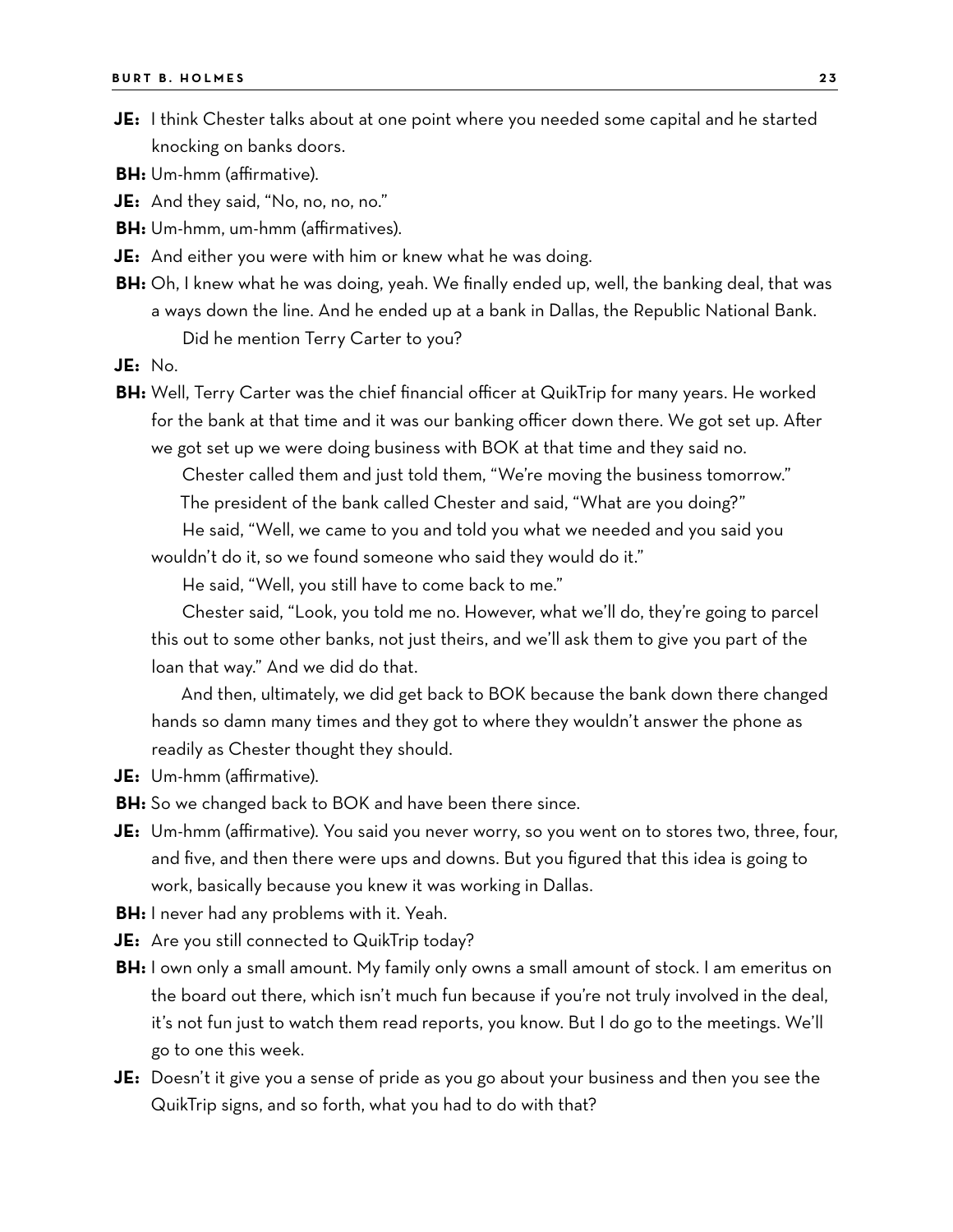- **BH:** Yeah, I like that. Yeah.
- **JE:** Must be a good, nice feeling.
- **BH:** Yeah, I like that. Yeah, um-hmm (affirmative).
- **JE:** And Chester turned out, as you just said, a world class businessman. What a nice surprise.

**BH:** Yeah.

- **JE:** You guys were obviously good friends.
- **BH:** You know, that company, we started fifty-four years ago this fall, that thing has got fifteen thousand employees now. I mean, that's crazy. I don't think any other Oklahoma-owned company has fifteen thousand employees in it.
- **JE:** And—
- **BH:** And they don't all have to be in Oklahoma, but, I mean, just employ that many.
- **JE:** Hundreds of stores.
- **BH:** We have about 670 or 80 stores now.
- **JE:** It's closed several billion in sales.
- **BH:** Over twelve billion in sales.
- **JE:** And *Fortune* magazine consistently names QuikTrip to the list of best companies to work for in America.
- **BH:** That's right, we're really proud of that.
- **JE:** Chester talks about how important it was that the employees know how important *they* are to the business.
- **BH:** That was a philosophy—
- **JE:** Um-hmm (affirmative).
- **BH:** …that evolved during the first probably ten years of our life.
- **JE:** Okay.
- **BH:** I don't think Chester knew or thought about that in the first two or three years that we were in business. One of the things that he did always say, "We always have to keep expanding so that employees will know they have a chance to progress."

That's what a lot of people lose sight of. They have evolved this employee deal really well and gone very far with it. And the rest is history. I mean, it's the best-known convenience store in the country now. Yeah.

**JE:** Yeah.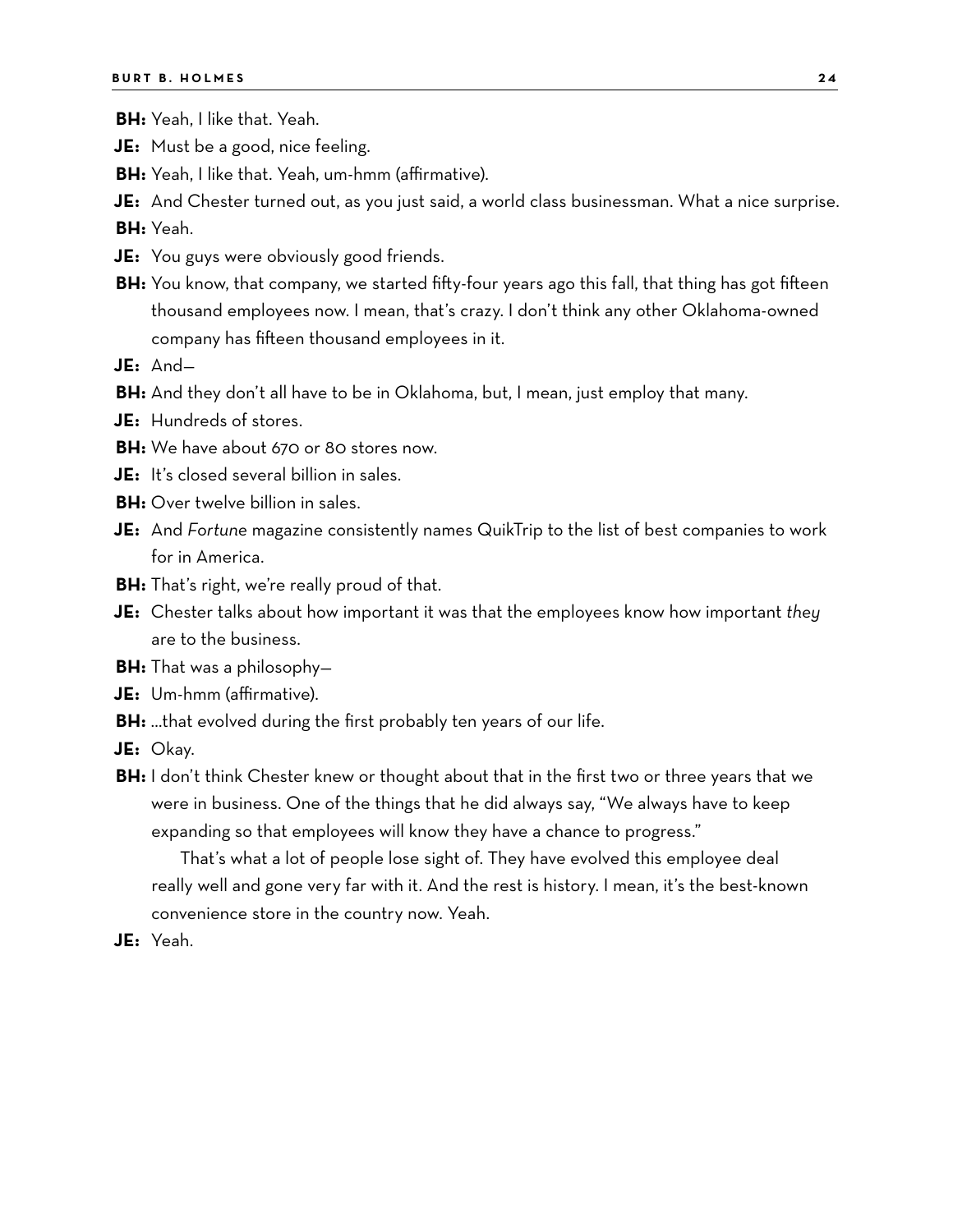## **Chapter 10 – 5:17 Other Companies**

**John Erling:** Meanwhile, you're off starting other businesses, aren't you?

- **Burt Holmes:** Yeah. From time to time, and not for my benefit either. I lost a lot of money and I should have just paid it into QuikTrip.
- **JE:** Were you in the oil and gas business?
- **BH:** Yes. I started a company called Hurricane Trading Company. We were in that for about five years. Bought and sold crude oil, did very well in it, and then got out of it. Closed it down when the market changed.

Started another company called Gas Energy Development Company, which buying and selling natural gas. We did not do as well in that one as we did in the first one, but we didn't lose anything. I'd take interest in wells from time to time, but nothing big.

I do not consider myself an "oilie," okay?

- **JE:** Right. Another business was a Day School Incorporated?
- **BH:** My second wife was in the daycare center business, and the first one, she bought that business, with me as a partner, from her brother. I was in it with her for twelve years.
- **JE:** Here we're sitting on the floor of Leaders Life Insurance Company—
- **BH:** Yes.
- **JE:** …which is your very viable business right now.
- **BH:** Yeah, it's an interesting deal. I started that when I was fifty-six years old and I read the biography of Ray Crock, the guy who started McDonald's. He was fifty-six years old when he started McDonald's. I was fifty-six, had gotten a divorce, just sitting around, and I think, "You know, I've always wanted to try to have an insurance company instead of an agency. This is an agency here, the Holmes Organisation is.

So I went out and I raised a million dollars from friends of mine. The first guy was Fulton Collins; gave me—listened to me for twenty minutes and wrote me a check for a hundred thousand bucks. I raised a million dollars and then, ultimately, in the next year or two, I had to raise another million.

But I started that thing; didn't have enough money, didn't know anything about the business.

- **JE:** The business of life insurance?
- **BH:** Yeah, it's a particular kind of life insurance.
- **JE:** Oh.
- **BH:** And it was a specialty product. We made it, it's grown too slowly, as far as I'm concerned, but for many years, it made some money. It did not make any money last year, for the first time in maybe ten or twelve years. But it's still viable and has value.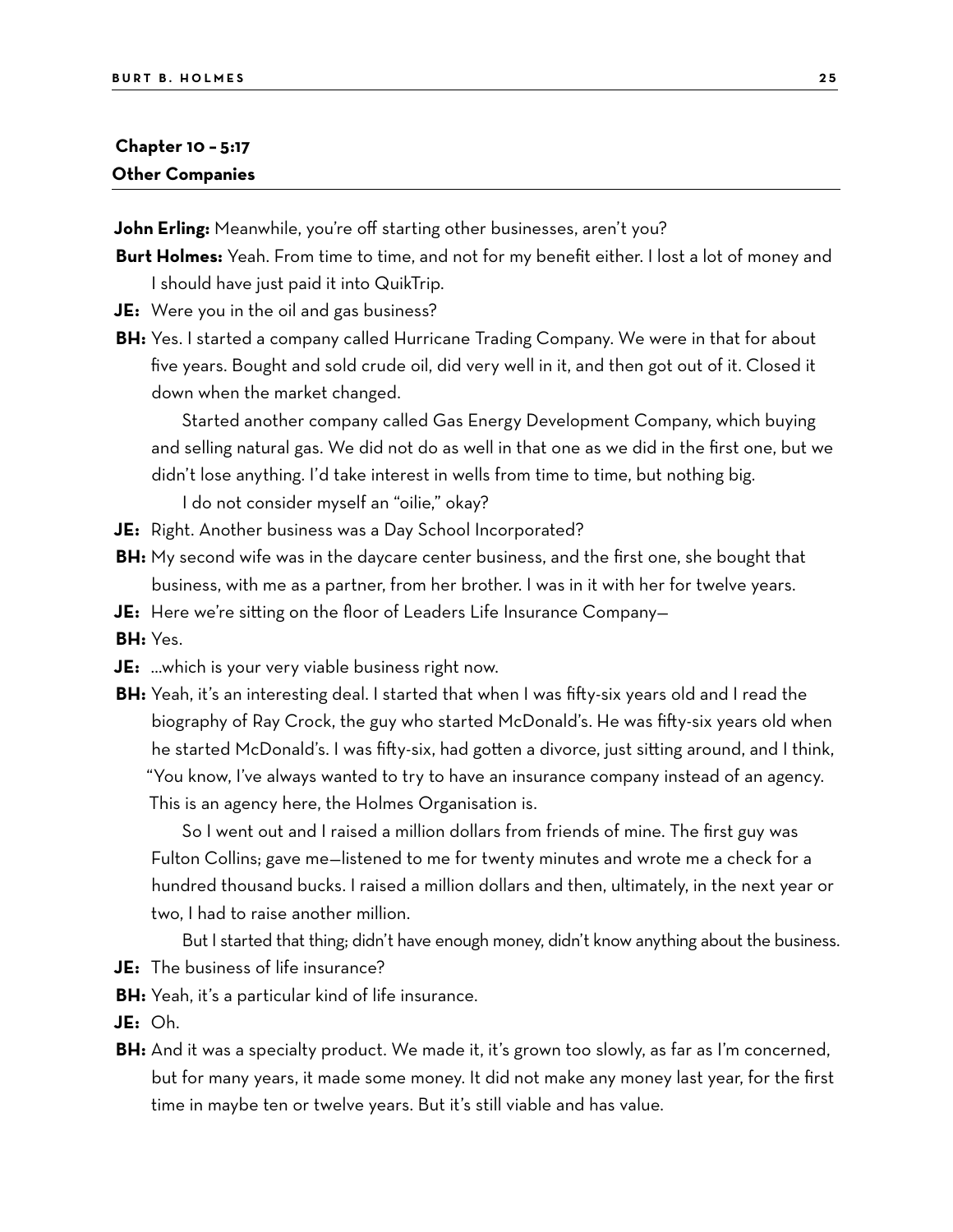**JE:** There's another company, American Institute of Medical Technology.

**BH:** Yeah, a friend of mine called me one day and said, "Hey, I've got a guy in town I want you to meet."

So this guy comes in, they're from India. He came in with this idea of starting a school to train medical technologists, specifically, ultrasound technologists, originally.

I didn't really want to do it very bad but I'm pretty entrepreneurial and it looked like an opportunity, it was right business. When you talk about getting in the medical business, as much as it's expanding, taking more and more of our money every year, you know, it offered me a way into that business.

So we've done that. We've been around about seven or eight years. It's been very difficult. I don't know whether, ultimately, it's going to make it or not, but it's still all right.

**JE:** Then National Occupational Health Services.

**BH:** Yeah. A friend of mine sold his hotel/grocery business, and was talking to me, looking for something.

Another friend of mine owned a piece of a drug testing company owned by a doctor, who died. And they wanted to sell that thing.

I said, "Well, let's go see these guys and see if we can make a deal." Which we did do. And we took over their existing business. We were completely ignorant, didn't know anything about it.

But my partner's Brad Petty, part of the Petty family that has a store in Utica Square, he is a super businessman. He learned that business.

We've now morphed it into an industrial medicine clinic to handle Workman's Comp claims, industrial claims. In addition to the testing that we do. And it's doing very well now.

- **JE:** You were just a born businessman, weren't you? I mean, you say you didn't take any knowledge from TU, but there's an instinct that some people are born with. Would you agree?
- **BH:** There's no doubt that I have instincts of a small businessman. I never think of building a business as big as QuikTrip. That evolved over fifty-some-odd years, you know.

**JE:** Right.

**BH:** It started out very small with one store. I call myself a small businessman. I have good instincts for doing those kinds of things.

Now, having said that, it doesn't mean that I haven't lost.

**JE:** Have you ever gone broke, as we say?

**BH:** Yeah, sort of.

**JE:** Have you had to sell everything off? Homes and cars?

**BH:** No, I never had to do that. Well, I had to sell the house in Aspen and I had to sell my best painting that I ever owned, both for a lot of money. But I told the bankers, the people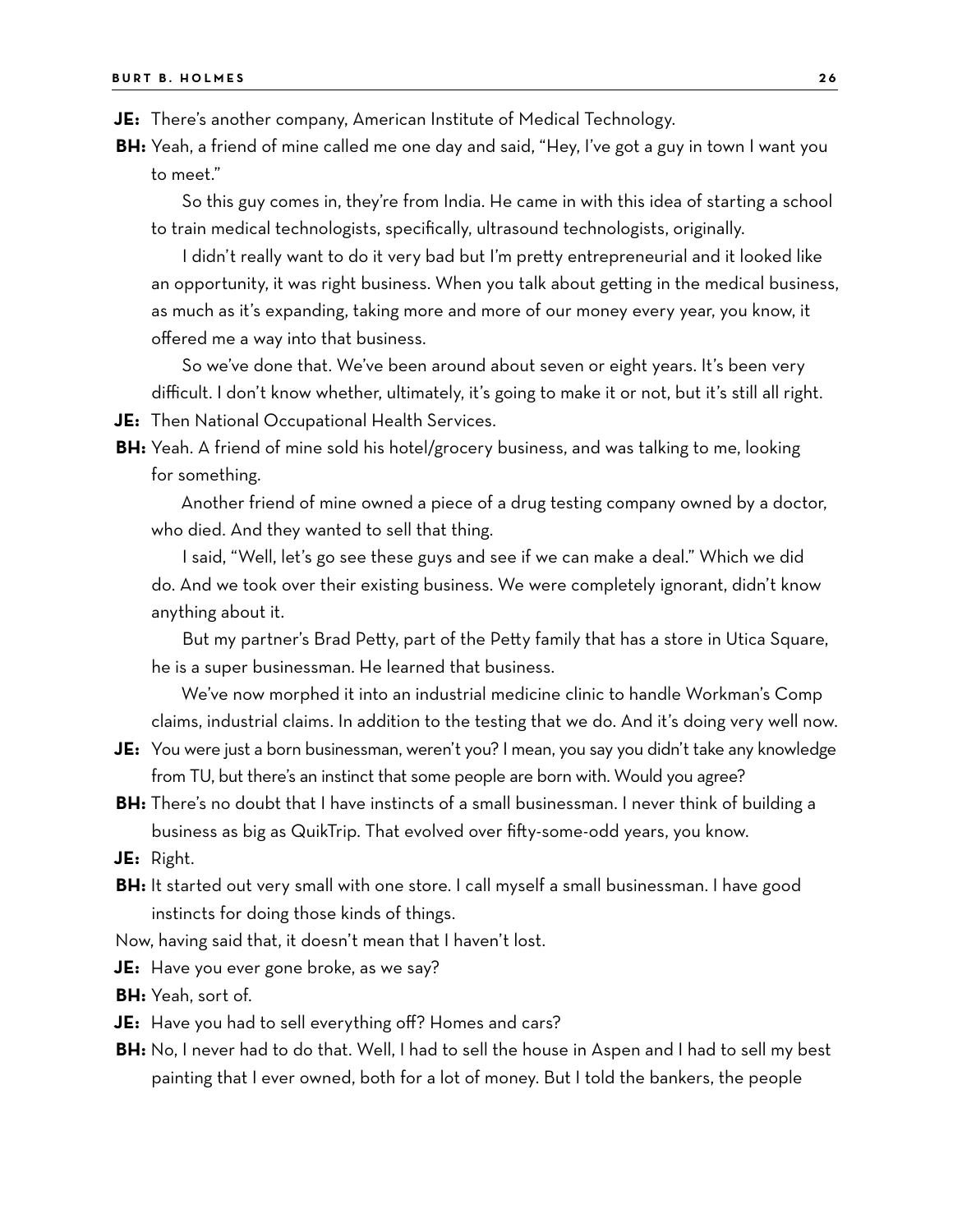involved were I had debt, I said, "Look, if you'll leave me alone in the Holmes Organisation I can pay all the interest that I need to and eventually be able to pay off the principal."

They always left me alone. And I did what I said I would do over a protracted period of time. But it didn't go quick.

When all the banks went broke because of Penn Square—

- **JE:** Penn Square Bank in Oklahoma City.
- **BH:** Yeah, the insurance agency lost a lot of money. We wrote off four hundred thousand dollars in one year. Drilling contractors that could not pay their insurance bill. But we stayed in business.

But the next year I got a divorce. So I had a lot of debt. I was a land speculator, I couldn't sell the land I owned for any price. I was caught. But I went to see the banks and told them what I was doing and I worked my way through them.

It took me, to pay off my first wife and the banks, fourteen years. You know, just pecking away at it and finally got that done.

- **JE:** But you had this Holmes Organisation and so the bank said, "As long as you have that business…"
- **BH:** And it was growing.

**JE:** Right.

**BH:** That and some other deals that were good deals, allowed me to pay them off.

## **Chapter 11 – 3:00 Best Business Decisions**

**John Erling:** Are you able to point out one or two of your best business decisions?

- **Burt Holmes:** Yeah, probably. This would probably number one. The QuikTrip meeting with Chester, following up on an idea that I had was one of the best things I've ever done. Period. Another thing that I should have done and I did do was that I resigned from my dad's business at about age thirty-two, because I needed to be in business for myself. That was a biggie for me also.
- **JE:** But that was a contentious relationship between you and your dad for a long time.
- **BH:** Yes it was. Yes it was.
- **JE:** Was it just a personality…?
- **BH:** Yeah, I think it was, he grew up in a different generation than I grew up in. And I was interested in things that he wasn't prepared to talk to me about. And one of them was ownership in the business. At my young age of thirty-two. So, yeah, it caused stress. And I did the right thing by deciding to leave, yes.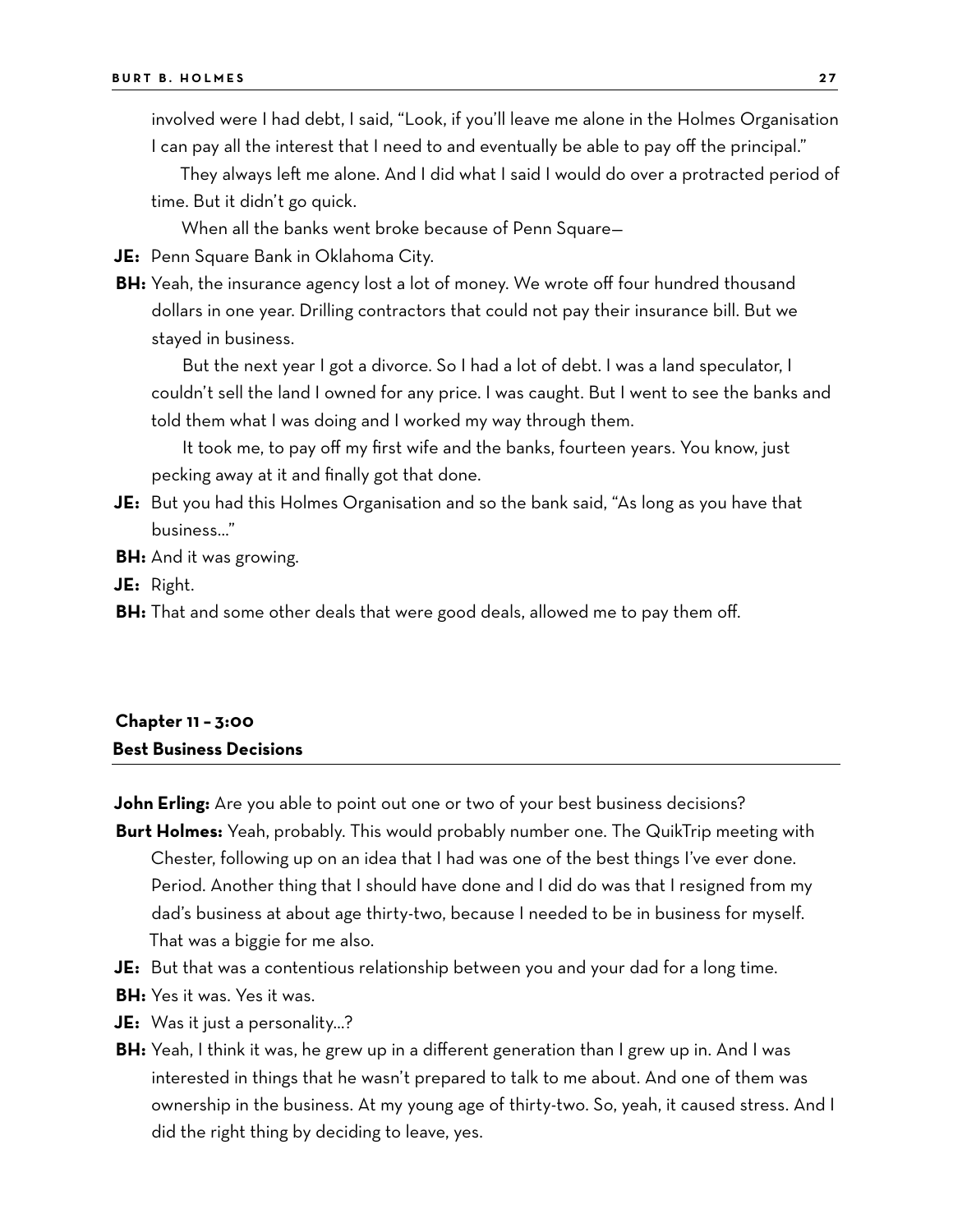- **JE:** Students who are interested in business and they're listening to you, what kind of advice do you give to these young people or young adults that want to start a business.
- **BH:** I don't give advice but I do believe this, that everything starts with a dream. Or an idea. An idea is a dream, in my opinion. If the dream has substance to it, it needs to be followed until a logical conclusion. But most people cannot do that because people cannot make decisions in the same way that I make decisions. I can, what I call, pull the trigger. I can think about something and then decide, instead of, "Oh, I'd like to do that!" I do it. And I pull the trigger.

Well, every once in a while, I pull it on bad deals. And good deals are better than bad deals, I'll just flat tell you that.

- **JE:** Yeah. So that's an instinct that we've talked about earlier.
- **BH:** Most people cannot pull the trigger. Most people sit around and talk about it, "I'd like to do this," "I'd like to do that," "I'd like to do something else." But they cannot pull the trigger to leave the comfort of their employment or whatever arrangements they are in, to go out and do something that has risk involved in it.

I am not risk-averse.

- **JE:** Then how would you like to be remembered?
- **BH:** Well, I think that I'd like to be remembered as somebody who was honest and honorable and worked hard. You know. Those things are enough for me, you know.
- **JE:** Well, I want to thank you for this time we've spent with you, giving your time. I know you're a busy guy. I don't know how many businesses you're balancing right now.
- **BH:** I'm getting ready to go to a bank director's meeting.
- **JE:** Yeah.
- **BH:** So I'm involved in that. And a lot fewer things than I used to be. Because the older you get, your energy level decreases. And most people who are not old do not understand that. And I used to be able to multitask a whole bunch of things at one time. I cannot any more because I just don't have the energy. You know?
- **JE:** Yeah.
- **BH:** So I'm in a few things and I try to do them as well as I can.
- **JE:** Well, thank you, Burt, for this time. I appreciate you doing it, very much. Thank you.
- **BH:** You're quite welcome. I'm happy to be involved with this thing. Thank you very much for it.
- **JE:** You're welcome.